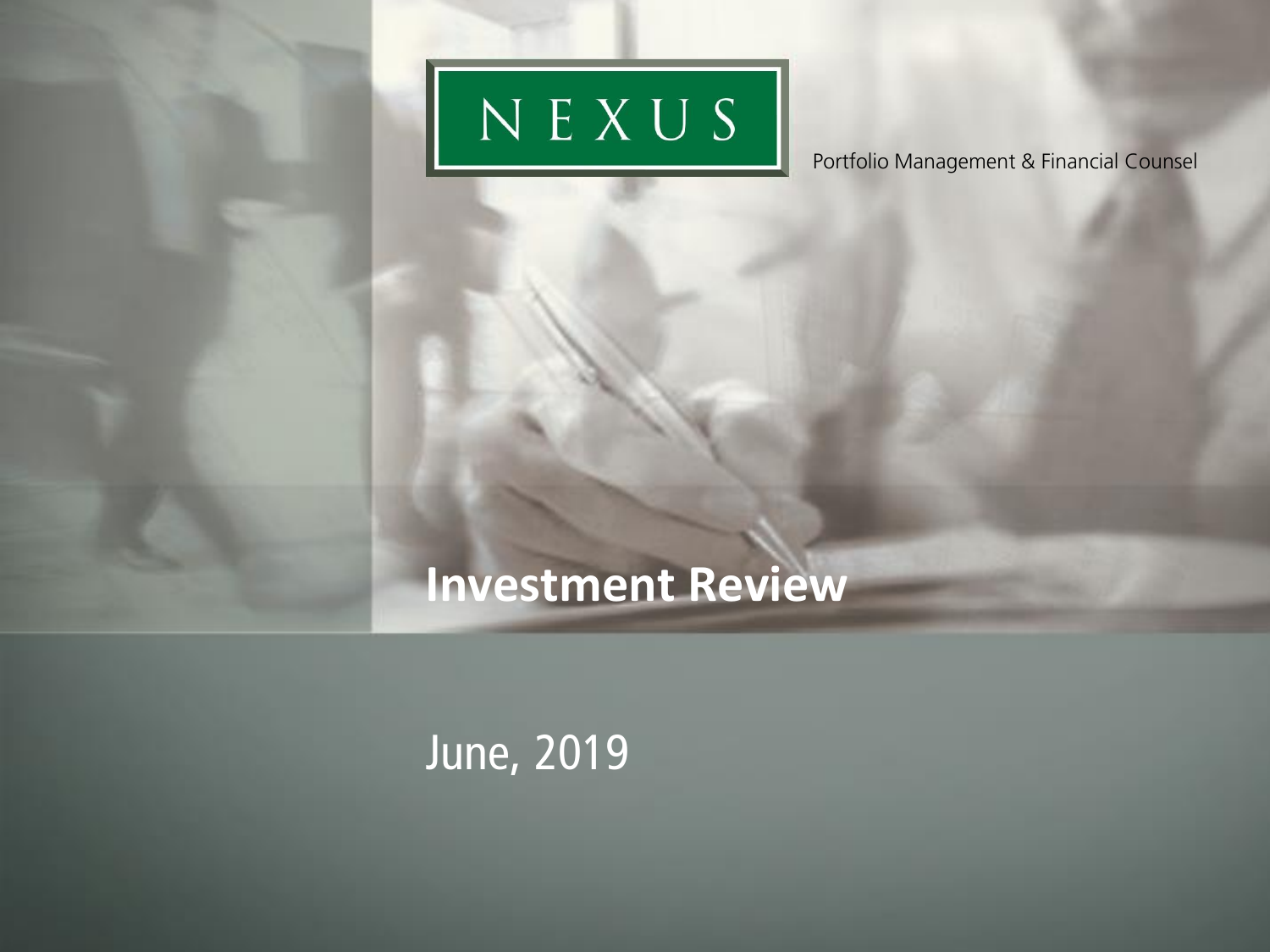### **OUTLINE**

- 1. Inside Nexus
- 2. Current Environment
- 3. Portfolio Overview
- 4. Investment Performance
- 5. Appendices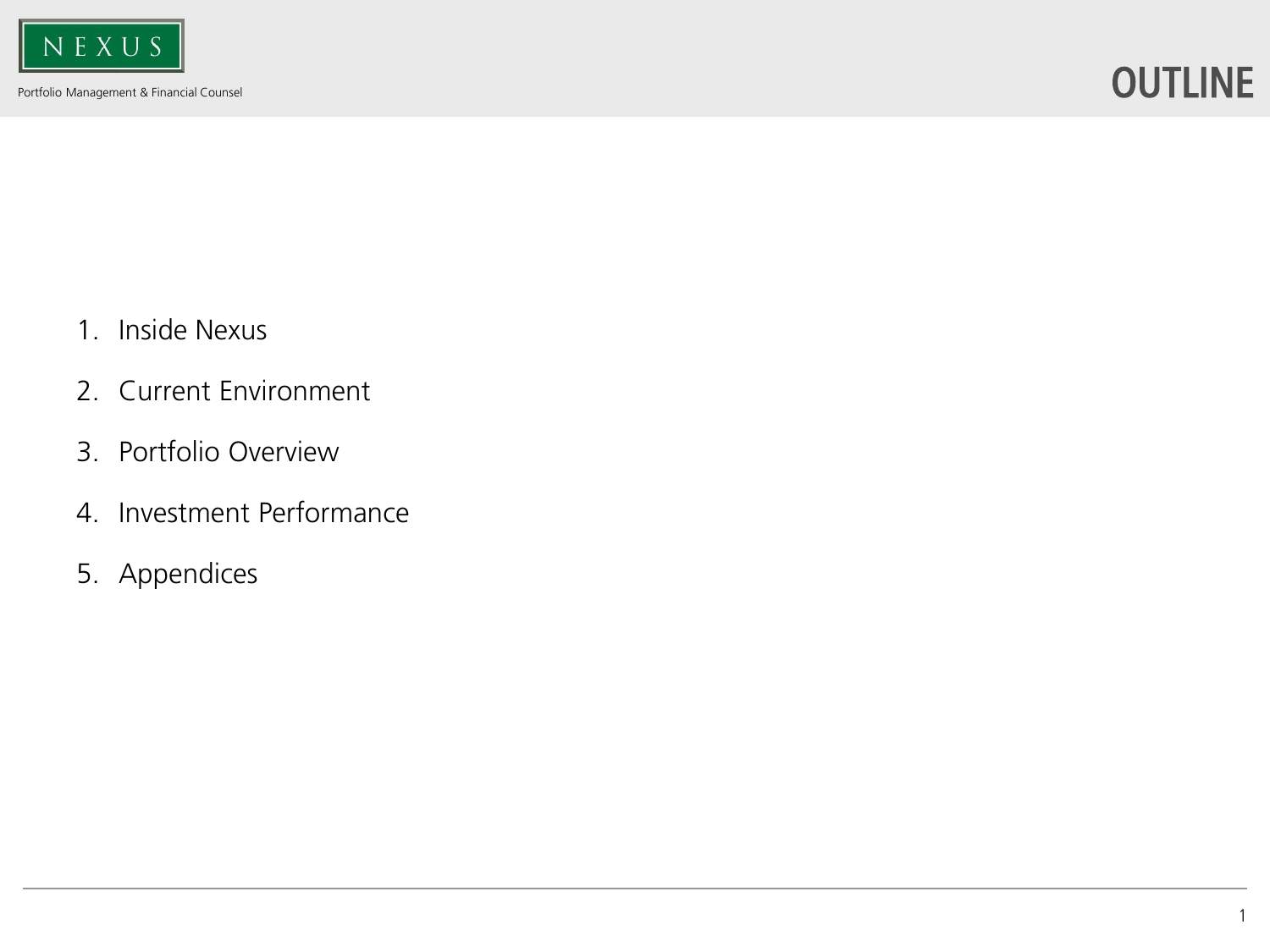

#### We continue to build our capability to support our clients and our vision

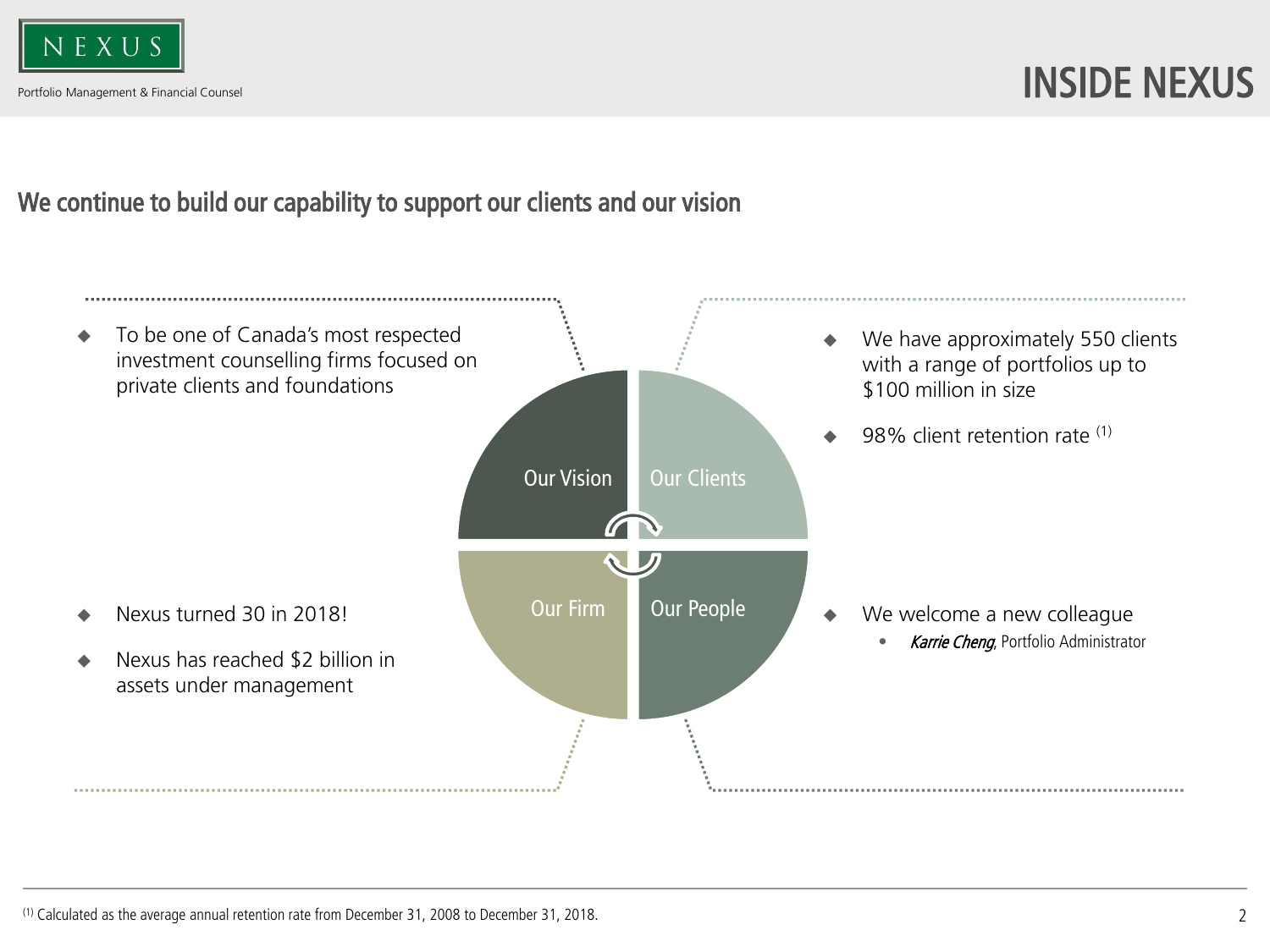

#### A confusing landscape – trade conflicts overwhelming all else

- Global economic indicators remain a mixed bag
	- Labour markets remain healthy
	- GDP growth has proven slow but resilient
- U.S./China trade war is chilling economic activity
	- Globally, business confidence has been damaged
	- Canadian and U.S. consumers differ in their ability to withstand labour market weakness
	- Increasing trade frictions could lead to higher prices
- Central Banks confused over appropriate policies
- Like Central Banks, investors are also confused
	- Bond markets demonstrate unease while credit spreads resilient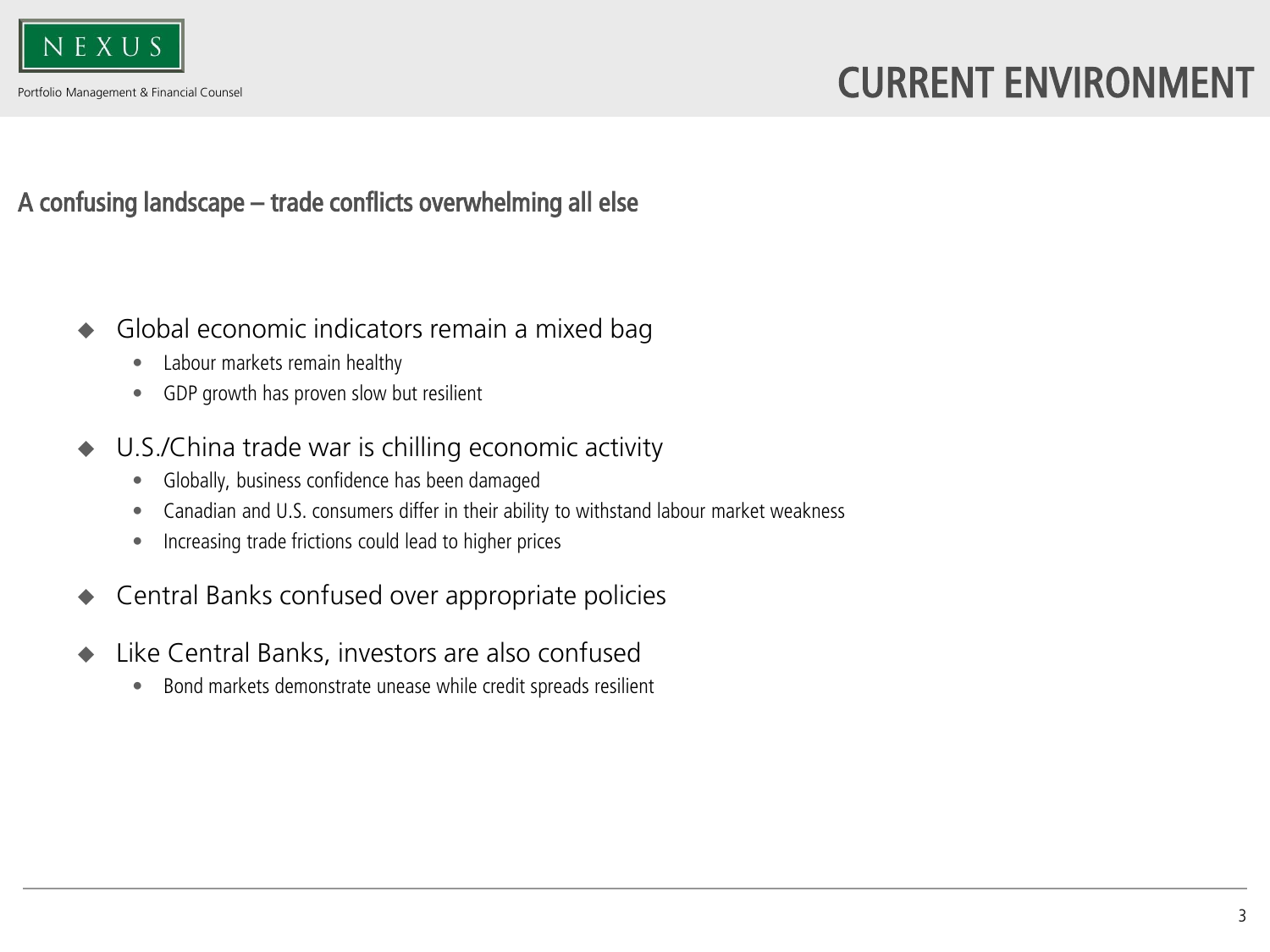

#### Labour markets remarkably healthy



OECD Unemployment (1) and Employment Rates (2)

• Canada and U.S. have 74% and 71% employment rates, respectively

Canadians Claiming Employment Insurance

• A record low number of Canadians received employment insurance in March

(1) Unemployment rate is the percentage of the "active" population over 15-years old that is not employed.

Source: Organisation for Economic Co-Operation and Development (OECD).

<sup>(2)</sup> Employment rate is the percentage of the working age population (15-64) that is employed.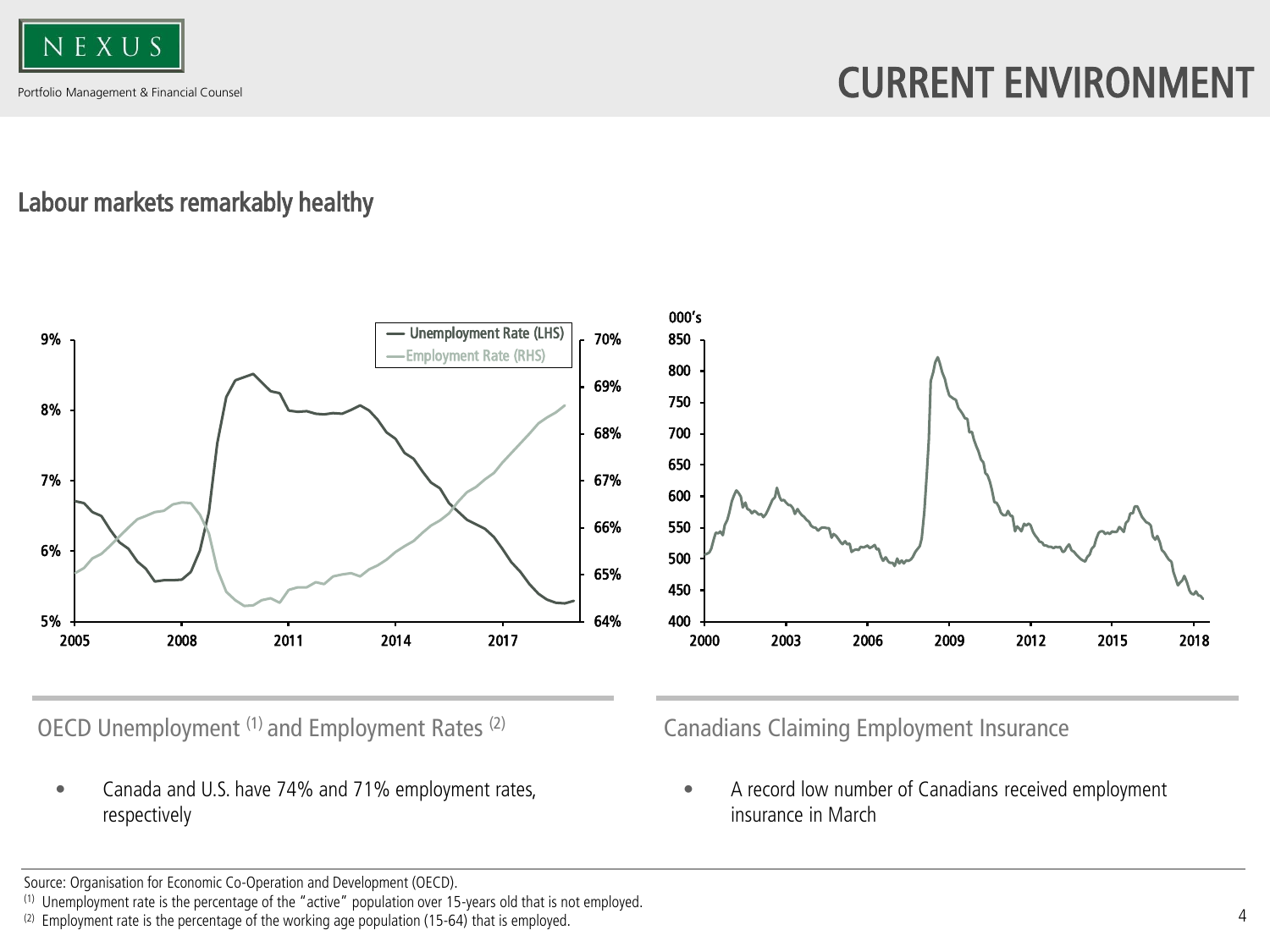

### CURRENT ENVIRONMENT

#### Global growth – uneven but positive



GDP Growth (1)

- ◆ Regional growth has been quite variable
- ◆ But recently, global GDP has maintained a fairly consistent pace of growth
- ◆ A prolonged period of tariffs and trade uncertainty will slow global growth

Source: Organisation for Economic Co-Operation and Development (OECD), Bloomberg, JPMorgan.

<sup>(1)</sup> Represents quarter-over-quarter change in real GDP, annualized.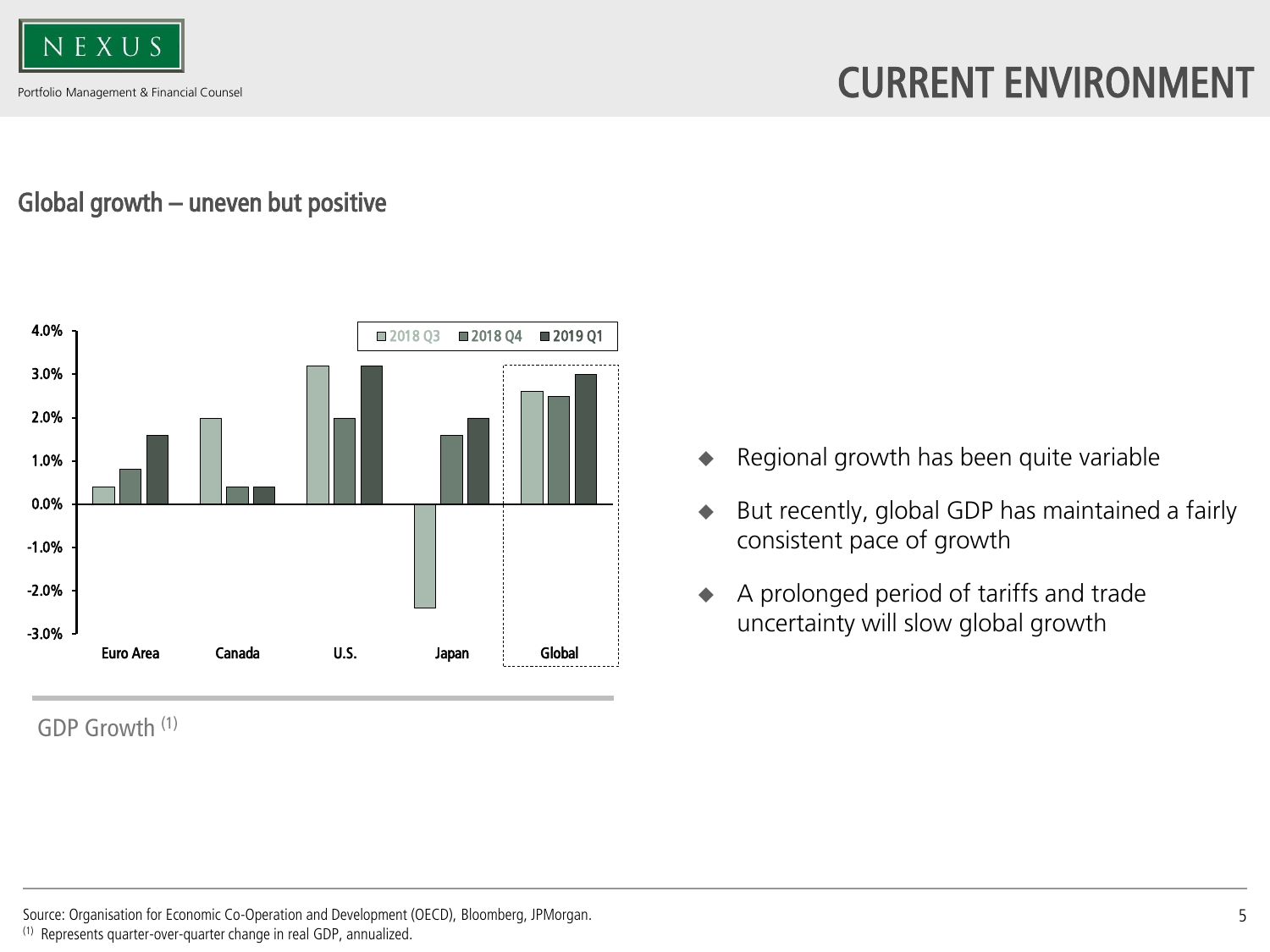

#### Businesses confidence reflects trade woes



"Canadian manufacturers reported subdued demand conditions in both domestic and external markets during April, which was often linked to a slowdown in global trade volumes and more cautious spending among clients."

> Christian Buhagiar, President and CEO Supply Chain Management Association (SCMA) May 1, 2019

Purchasing Managers' Index (PMI)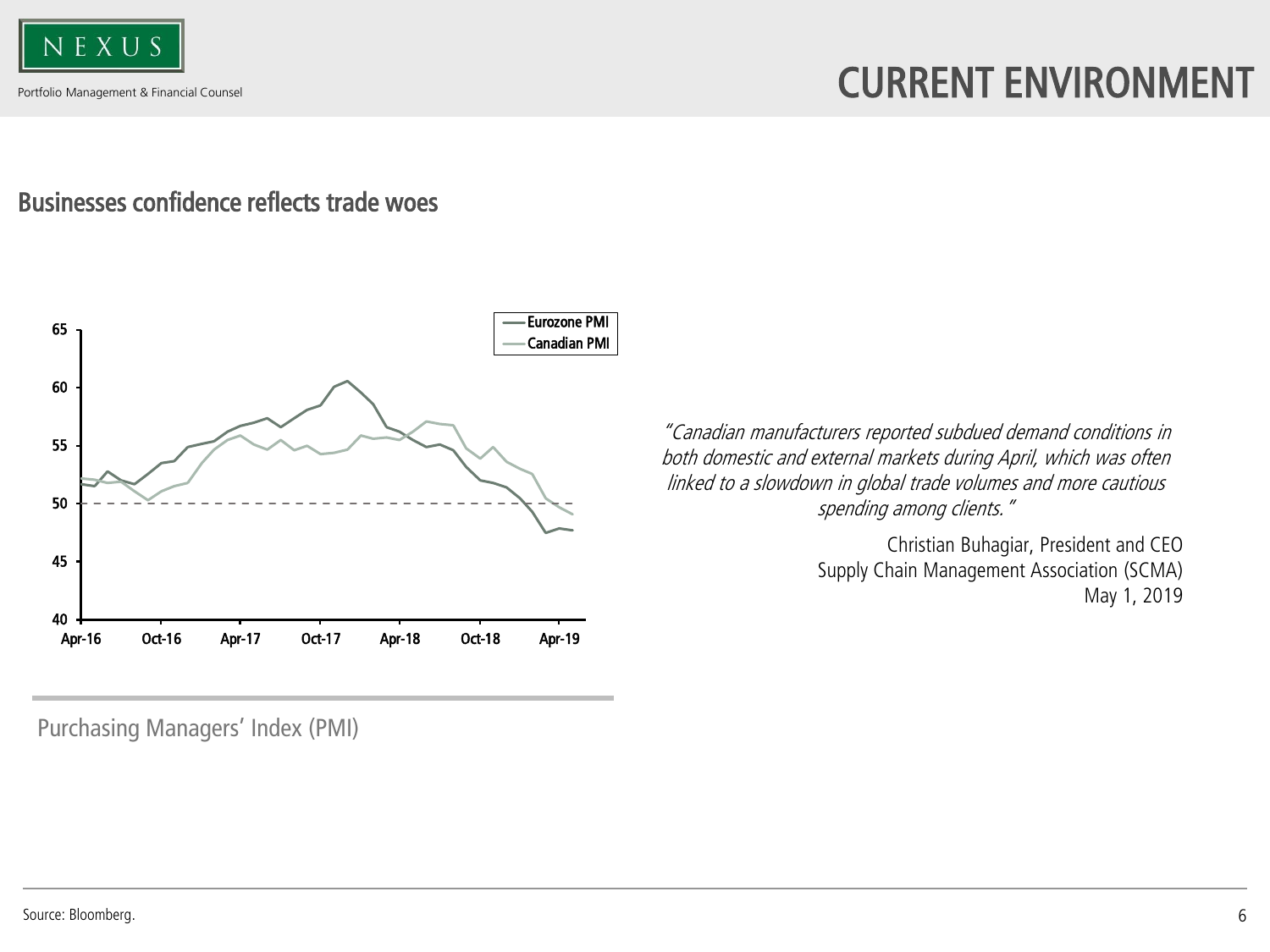

#### Despite strong employment in both Canada and the U.S., consumer health differs



- U.S. consumer is in good shape
- Offers protection in a downturn

U.S. Savings and Household Debt Rate (1) Canada Savings and Household Debt Rate (1)

- Canadian households lack financial flexibility
- Economic slowdown would be disruptive

#### Source: Bloomberg, St. Louis Federal Reserve.

(1) The savings rate is the ratio of savings to after-tax income.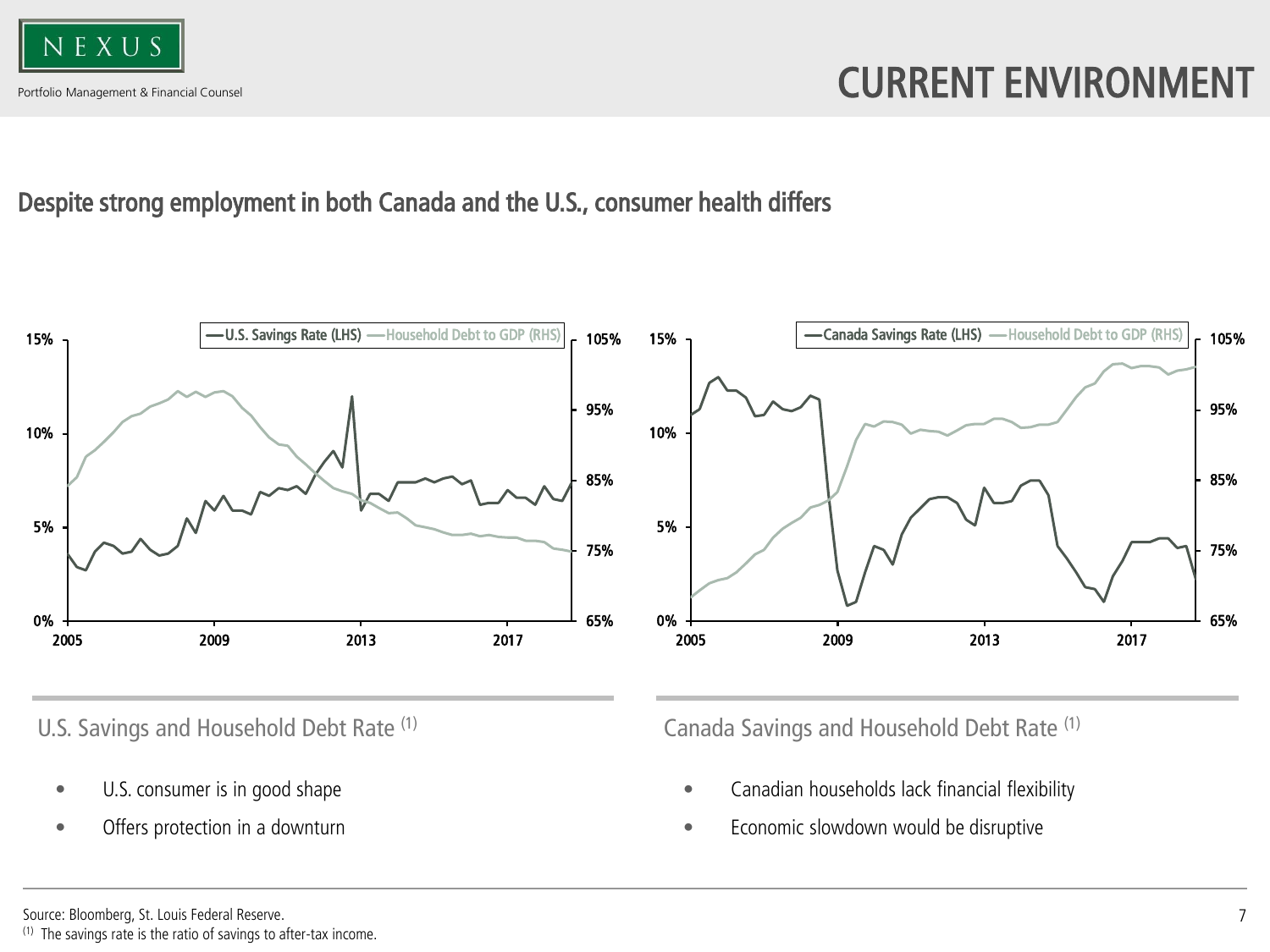

#### Increasingly, consumer goods are exposed to tariffs



Various Rounds of Tariffs on Chinese Goods

- ◆ Tariffs on consumer goods more likely to impact end prices
- ◆ Possibility of trade wars extending to other U.S. trading partners is concerning

Source: Peterson Institute for International Economics (PIIE) and CIBC World Markets Inc.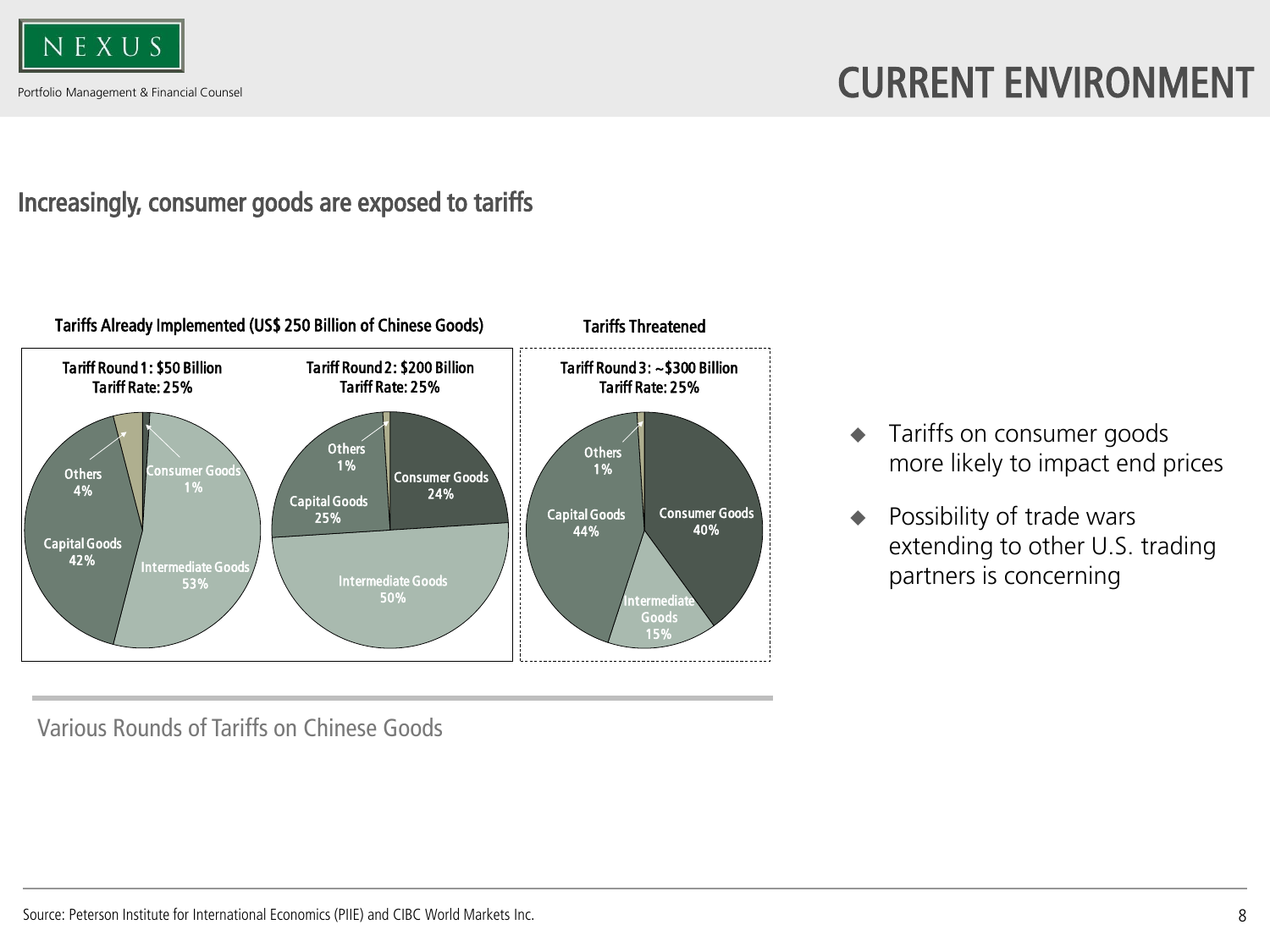

### CURRENT ENVIRONMENT

Trade concerns have central banks confused over appropriate next steps

#### **"The wild card, of course, is the trade war."**

*Carolyn A. Wilkins Senior Deputy Governor of the Bank of Canada May 30, 2019*

#### *Jerome H. Powell* **"We do not know how or when these issues will be resolved."**

*Chair of the Federal Reserve June 4, 2019*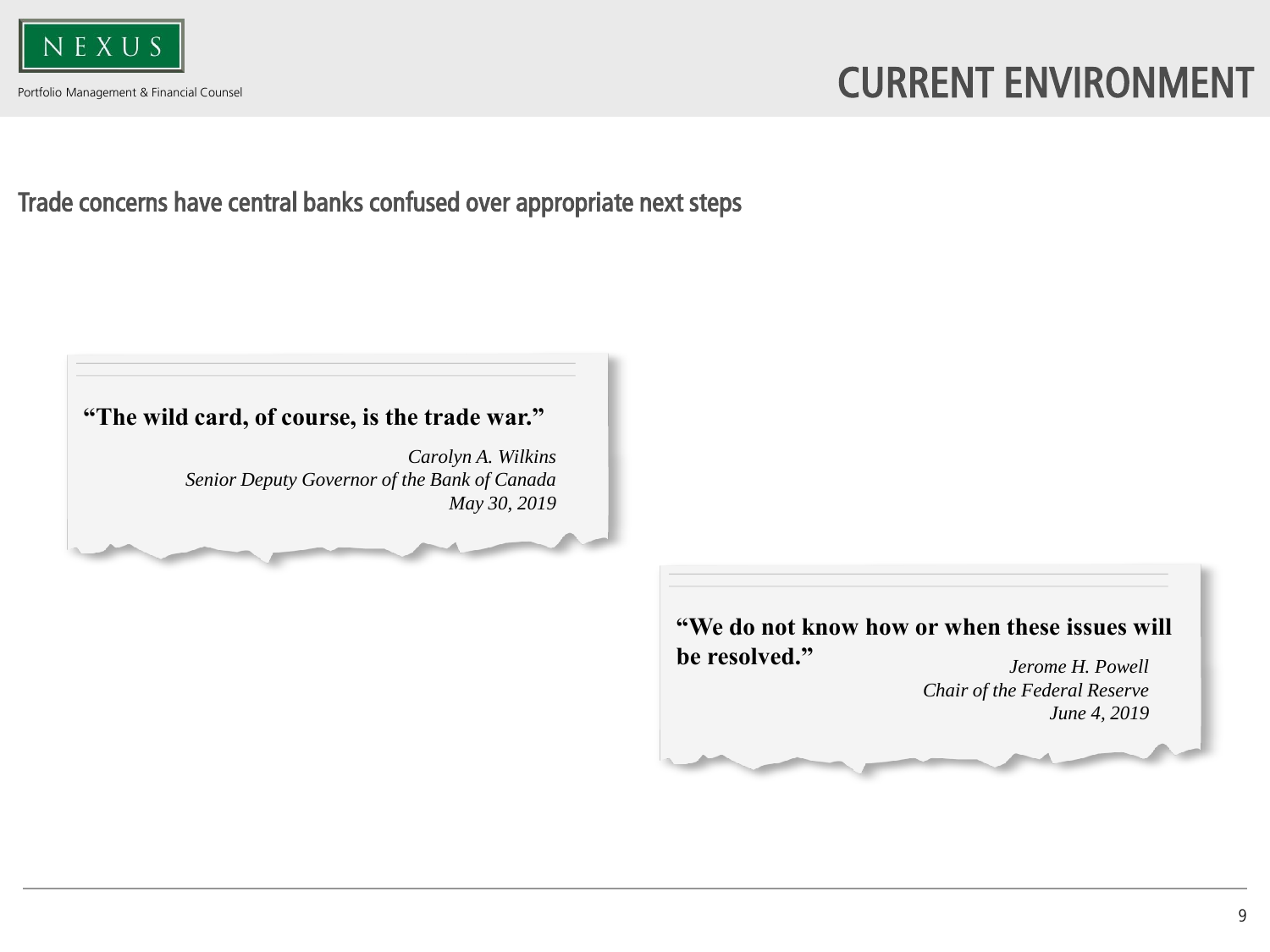

#### Bond market sending conflicting signals about what's to come



Government of Canada 2-Year Bond Yield U.S. Corporate BBB Bond Spreads (1)



• Declining bond yields predict rate cuts **• in contrast, credit spreads suggest little cause to worry** 

Source: Bloomberg, St. Louis Federal Reserve.

(1) Represents the spread of the ICE BofAML U.S. Corporate BBB Index over U.S. Treasury bonds.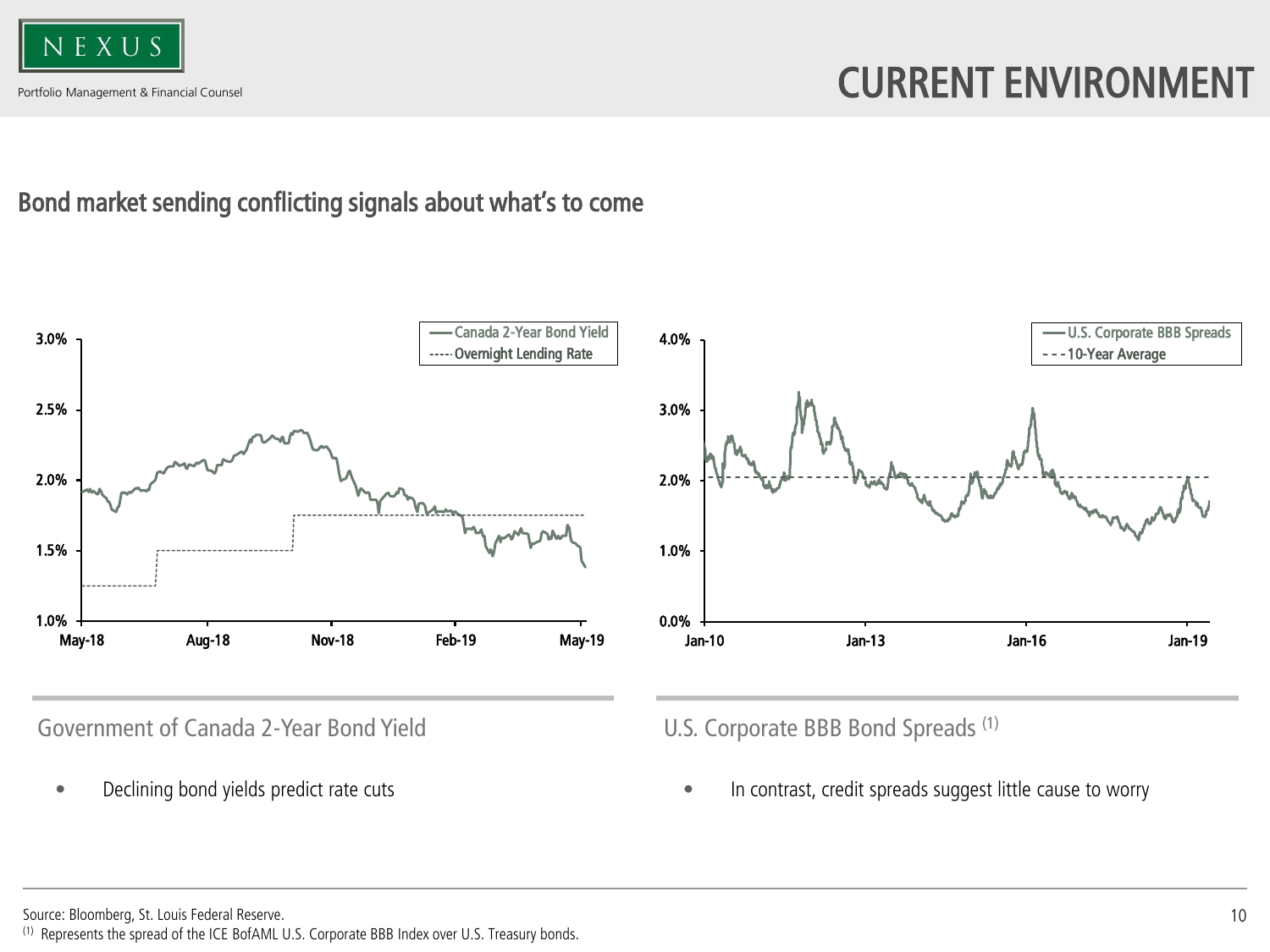

Until trade issues are resolved, investors should expect volatility

- Significant pessimism is priced into current market levels
	- Bond market sees lower growth ahead
	- Equity markets more positive but reflect trade concerns
	- No clear path to resolution
- We expect recent volatility to continue
	- U.S. trade discussions include China, Europe, Mexico, Canada and Japan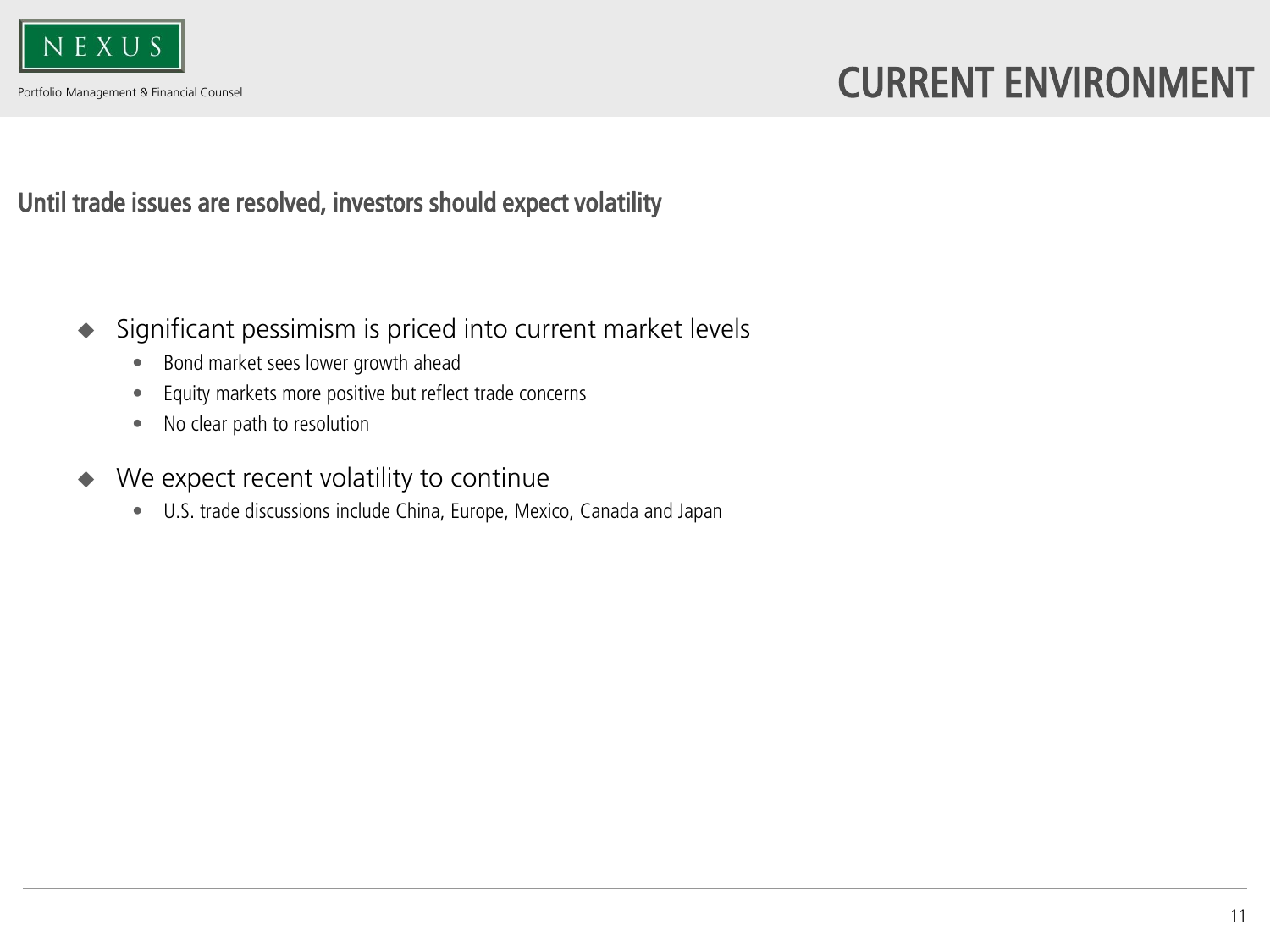

### PORTFOLIO OVERVIEW

We have maintained our portfolio positioning, despite escalating trade conflicts

- No significant changes in allocation
	- Equity and fixed income weights remain close to guidelines
- Fixed income portfolios emphasize safety
	- Concentration in higher-quality and shorter-maturity bonds
- Equity portfolios are structured to produce long-term growth and preserve capital in down markets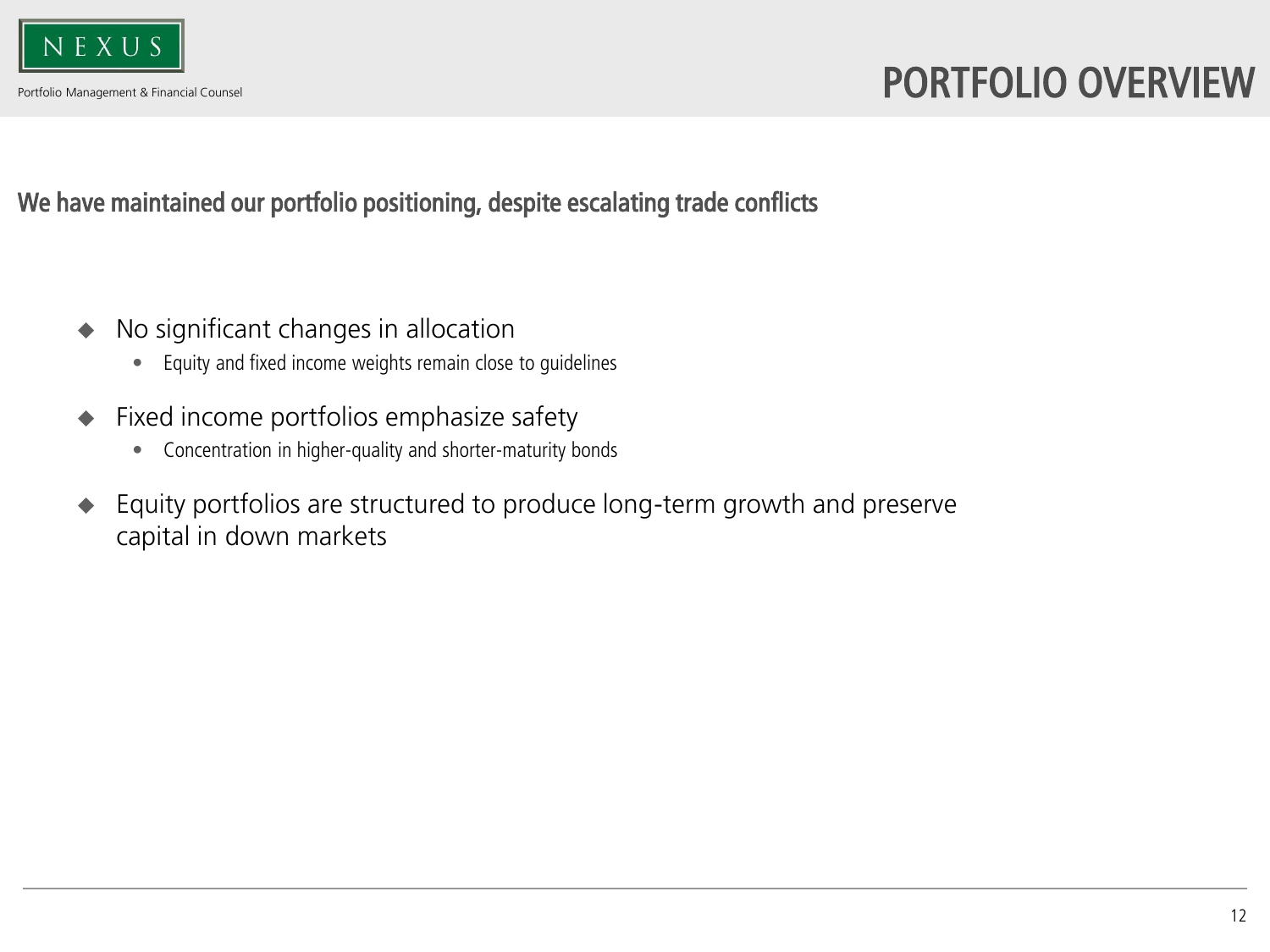

# PORTFOLIO OVERVIEW

#### Asset Allocation Considerations

### A long bull market in equities, but valuation is not excessive



S&P/TSX Composite Price Index

- ◆ Bull markets don't die of old age
	- Average length: 5 years, 4 months (1)
	- Longest:  $+12$  years (1987-2000)
	- Shortest:  $+2$  years (1966-1968)
- Current valuation remains reasonable
- Negative external shocks?
	- Risks remain, as always
	- No clear recession signal in economic data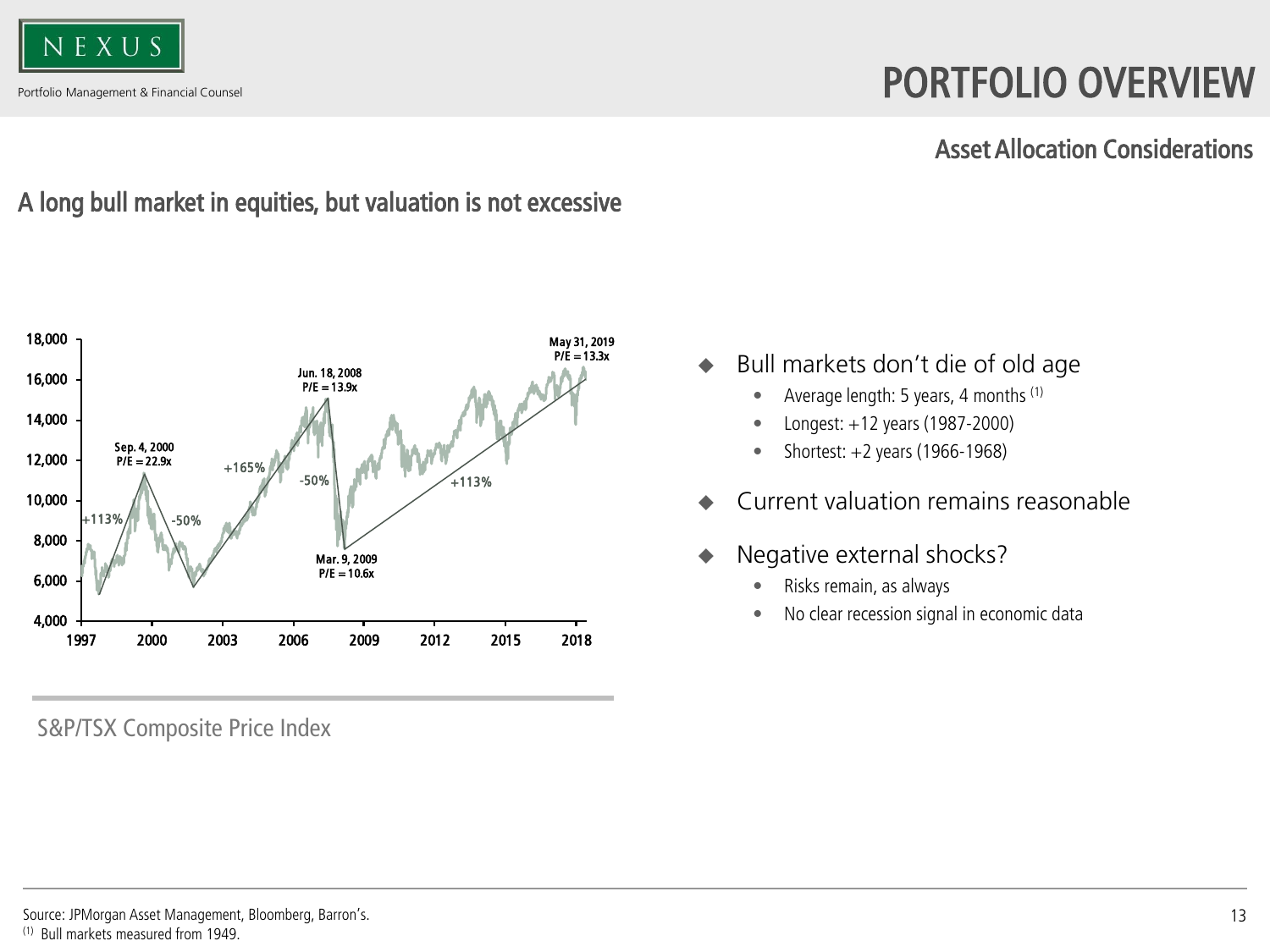

### PORTFOLIO OVERVIEW

#### Asset Allocation

#### Overall equity allocations are close to long-term guidelines

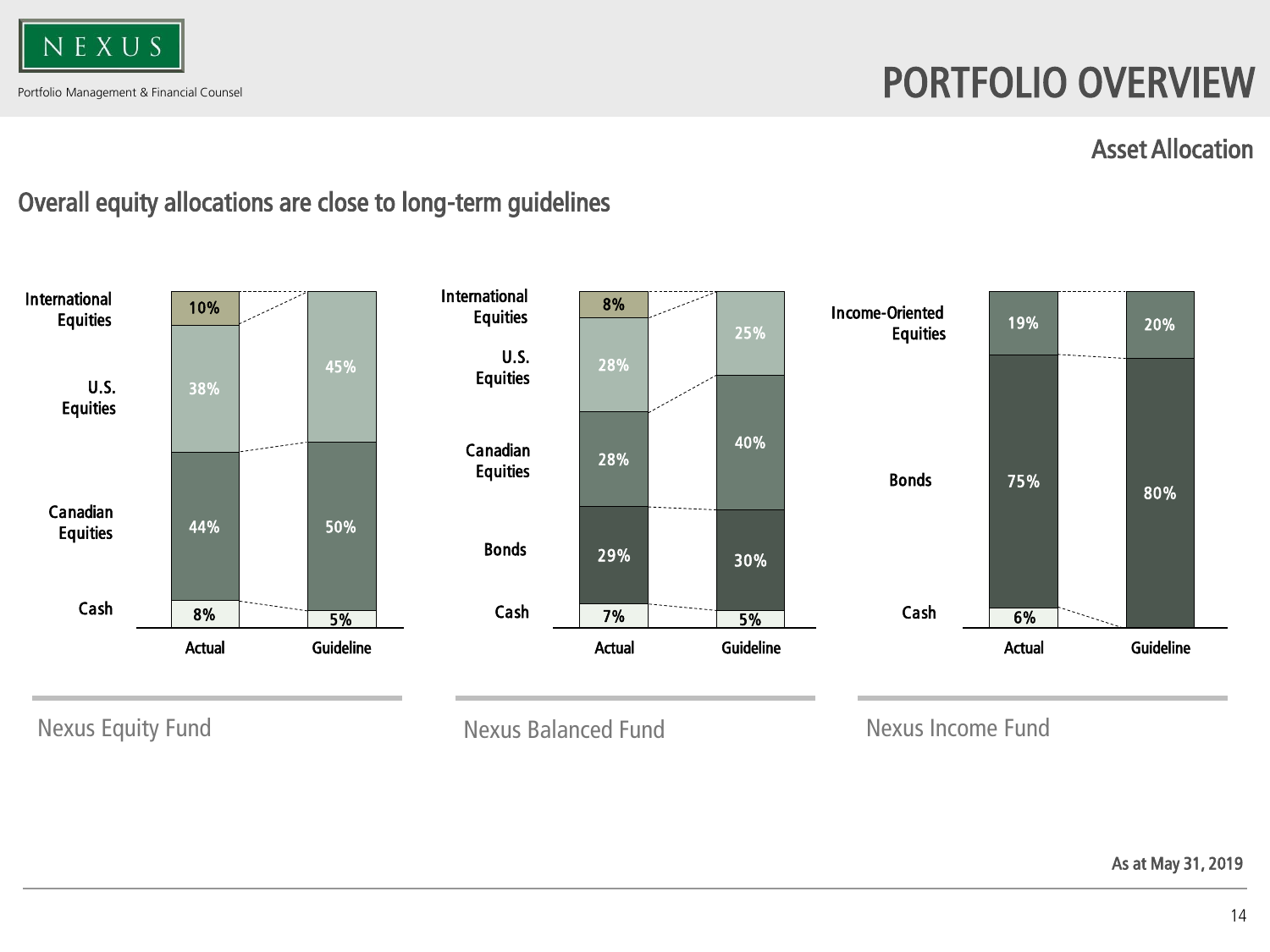

### PORTFOLIO OVERVIEW

Fixed Income

#### Current yields provide no inflation protection



Government of Canada Yield Curve

- ◆ Unless economic fundamentals deteriorate meaningfully, current yields are not justified
- ◆ Nexus's high quality and short duration portfolio (3.5 years) will protect capital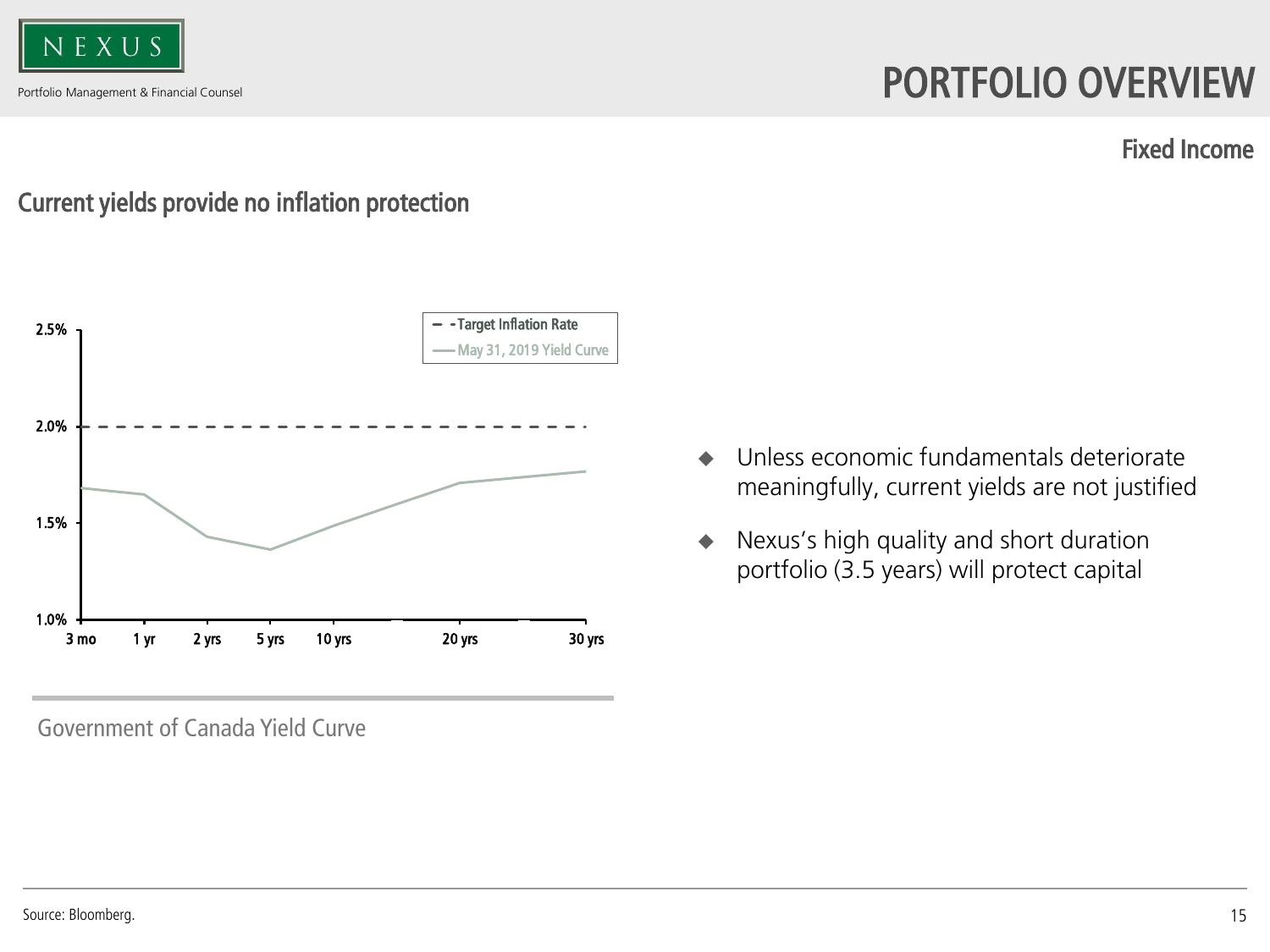

# PORTFOLIO OVERVIEW

#### Equity Portfolio Changes

### Given Nexus's long-term approach, limited trading is the norm

| <b>Buy</b>                             | Sell        | <b>Buy</b>                        | Sell        |
|----------------------------------------|-------------|-----------------------------------|-------------|
|                                        |             | Facebook<br><b>General Motors</b> | Walmart     |
| Add                                    | <b>Trim</b> | Add                               | <b>Trim</b> |
| Cenovus<br>Enbridge<br>Thomson Reuters |             |                                   |             |
| <b>Canadian Equities</b>               |             | <b>Foreign Equities</b>           |             |

12 months ended May 31, 2019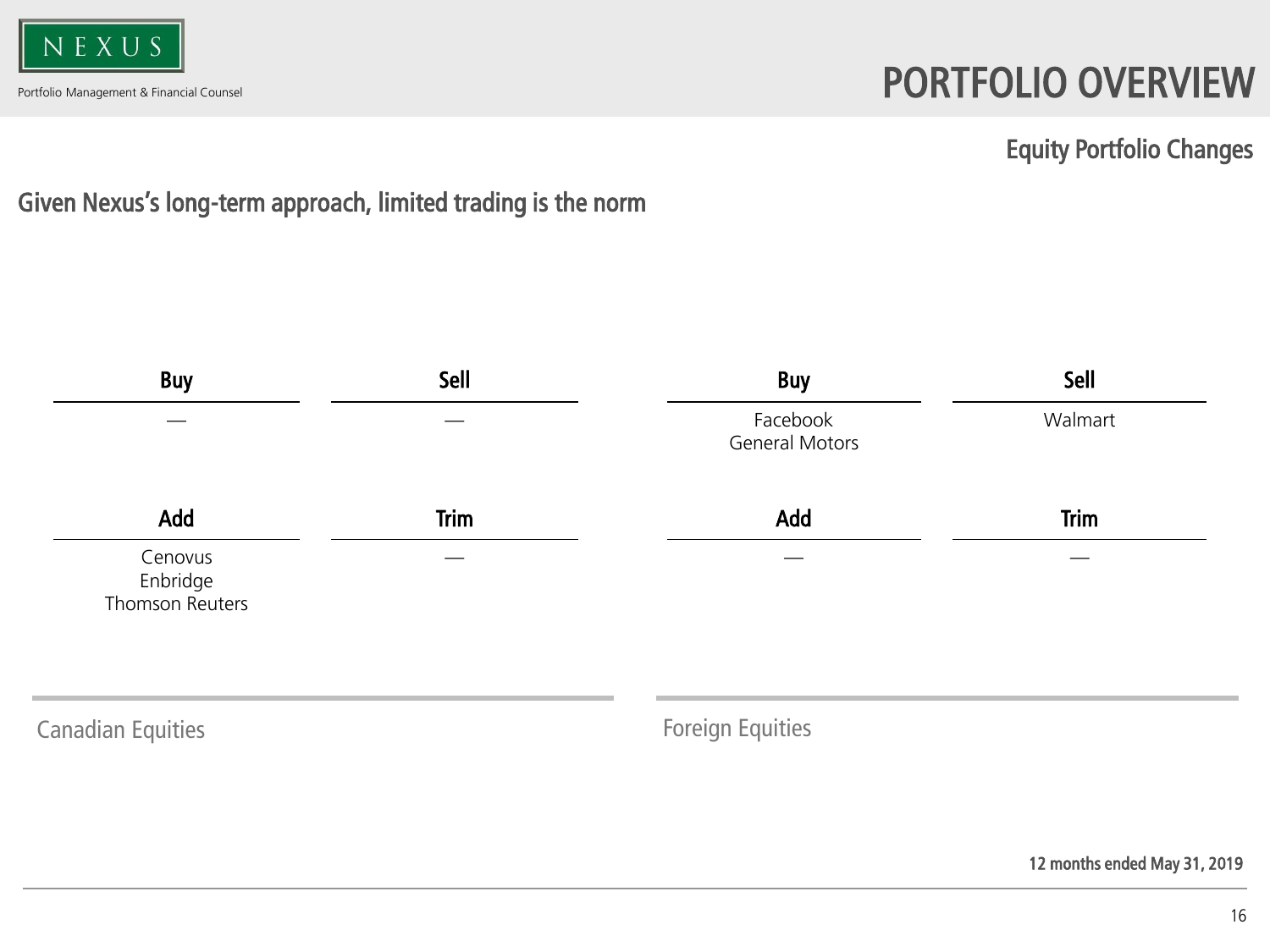

### PORTFOLIO OVERVIEW

Dollar General

#### Dollar General is the U.S.'s largest discount retailer



Dollar General Business Mix by Revenue



Save time. Save money. Every day!®

- Dollar store format
	- Small stores serving mostly lower-income households
	- Sells "everyday necessities" priced between \$1 to \$10
	- Offers low prices and convenience
- Large national footprint of stores
	- 15,370 stores in 44 states
- Plans to expand
	- 900 stores opened in 2018
	- 975 planned openings in 2019
	- New stores repeat a proven formula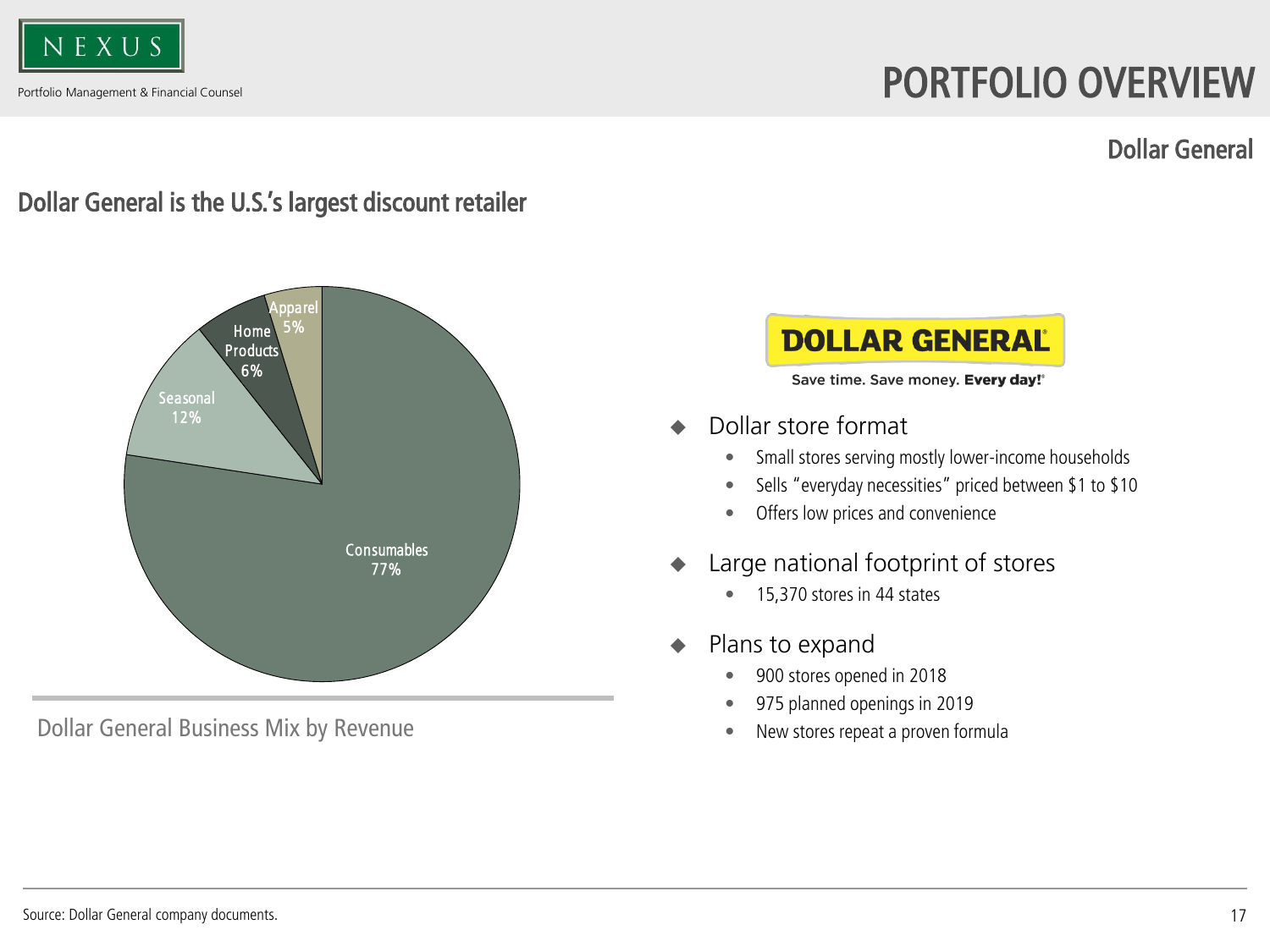

### PORTFOLIO OVERVIEW

Dollar General

#### Well-positioned in a challenging retail environment

- Insulated from the threat of online retail
	- Low price points make shipping costs prohibitive for online (Amazon)
	- Small town markets not easily served by major chains
- Business model has defensive characteristics
	- Provides a recurring and necessary service
	- High percentage of consumables  $=$  repeat customer visits
	- Low price points are attractive to consumers during economic downturns; many trade down to the dollar store channel
- Also possesses attractive financial features
	- Visible revenue growth (8%-9%)
	- Reasonable debt levels (42% debt/equity ratio) (1)
	- Growing dividend
	- Leading retail financial metrics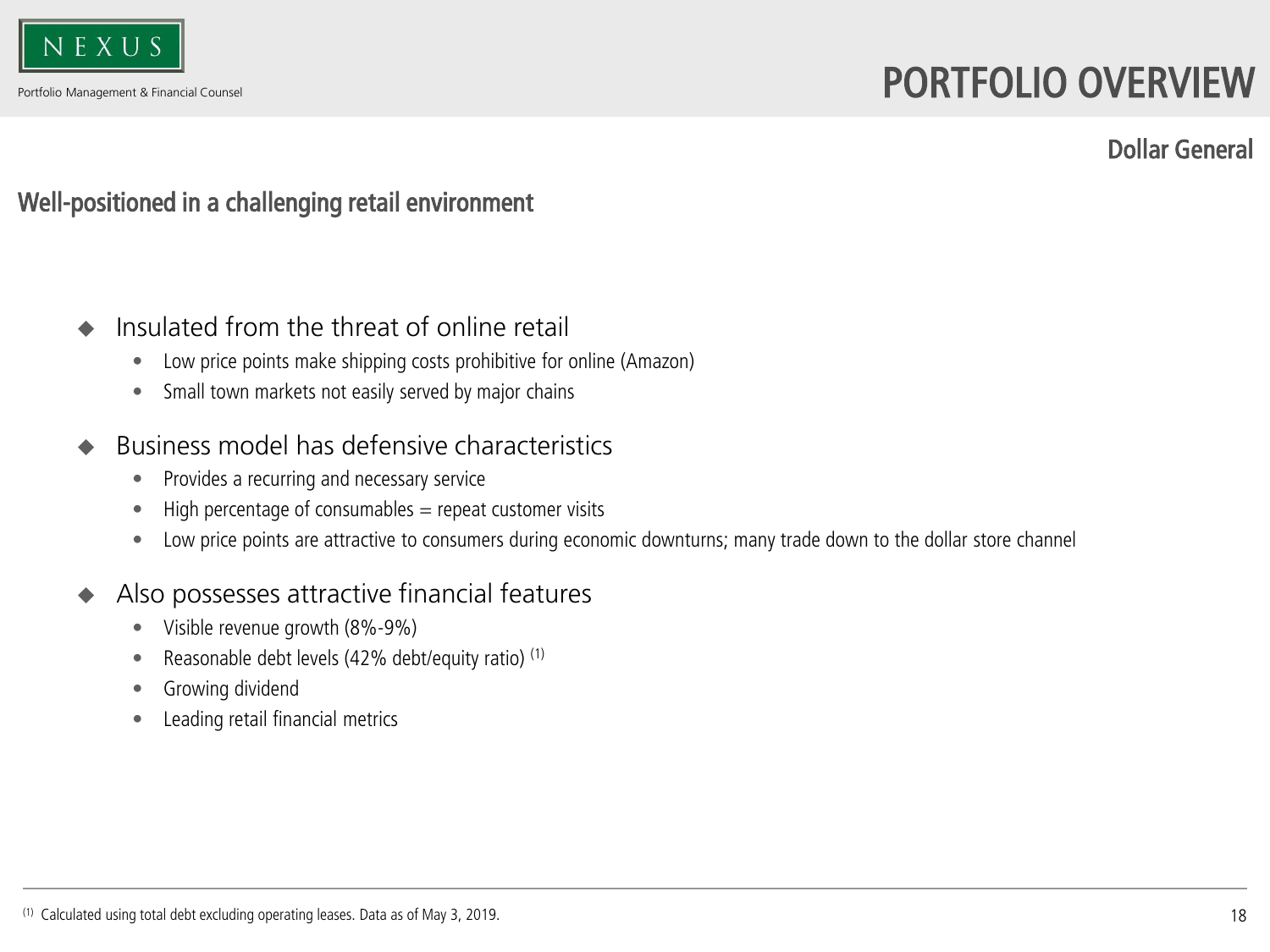

### PORTFOLIO OVERVIEW

International Equities

### International companies are larger than you might think and valuations remain attractive



Source: JPMorgan Asset Management, Bloomberg.

(1) MSCI EAFE is the principal equity index for Europe, Australasia, and the Far East. MSCI EM is the principal equity index for emerging markets. As at May 31, 2019.

(2) The "Forward Price/Earnings Ratio" is calculated as the last price of the index divided by the estimated index earnings next year. Prices and earnings estimates as of June 5, 2019.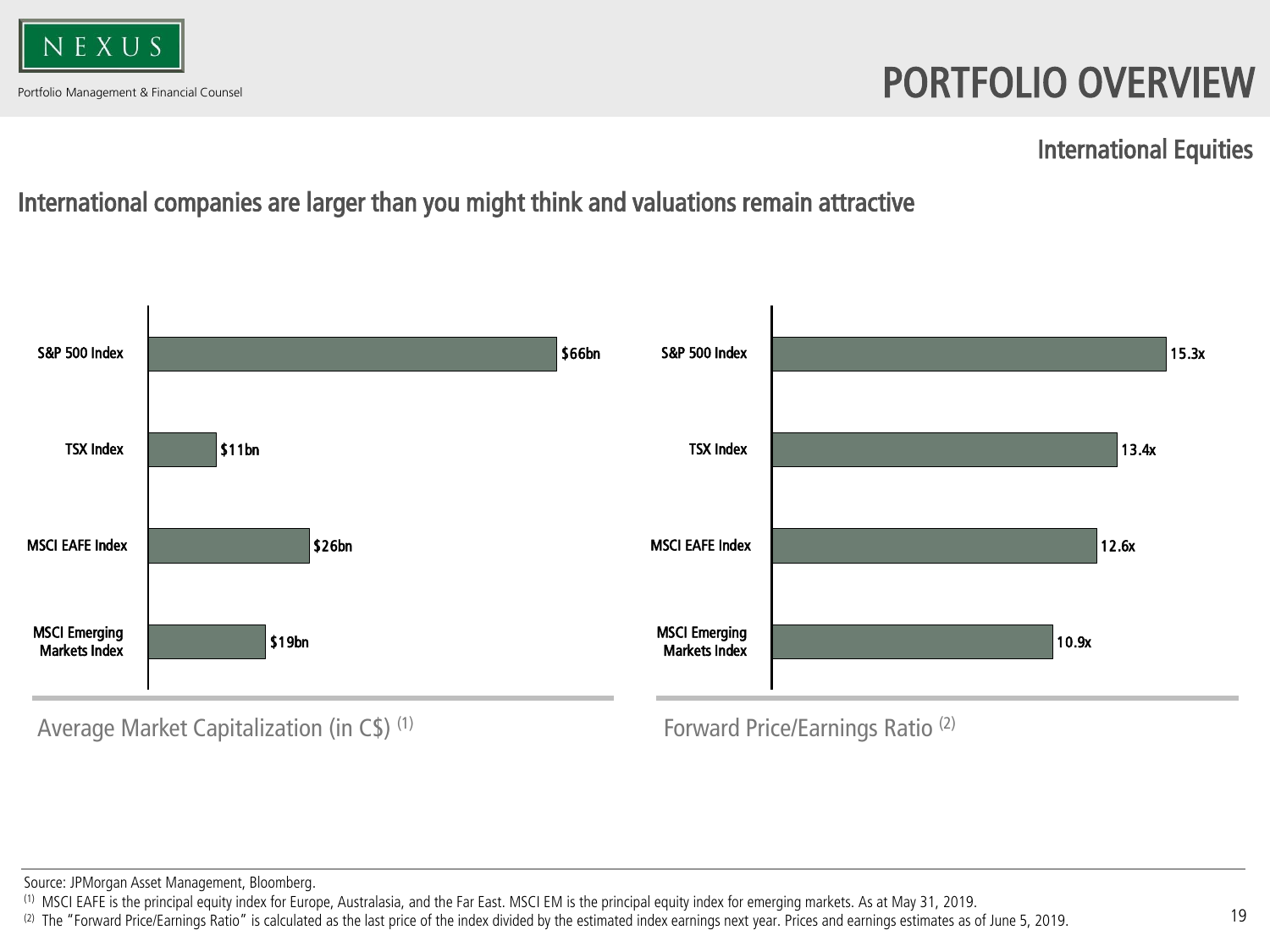

After a strong start to the year, stock markets slumped in May

- 1-Year returns remain decent
	- Nexus's Canadian equities significantly outperformed the TSX
	- U.S. equities positive, but underperformed
	- International equities a significant drag
- 1-Year fixed income returns were unexpectedly strong
	- Central bank intervention has driven yields lower
- Over the long term, Nexus portfolios have performed well
	- Long-term up- and down-market capture ratios remain excellent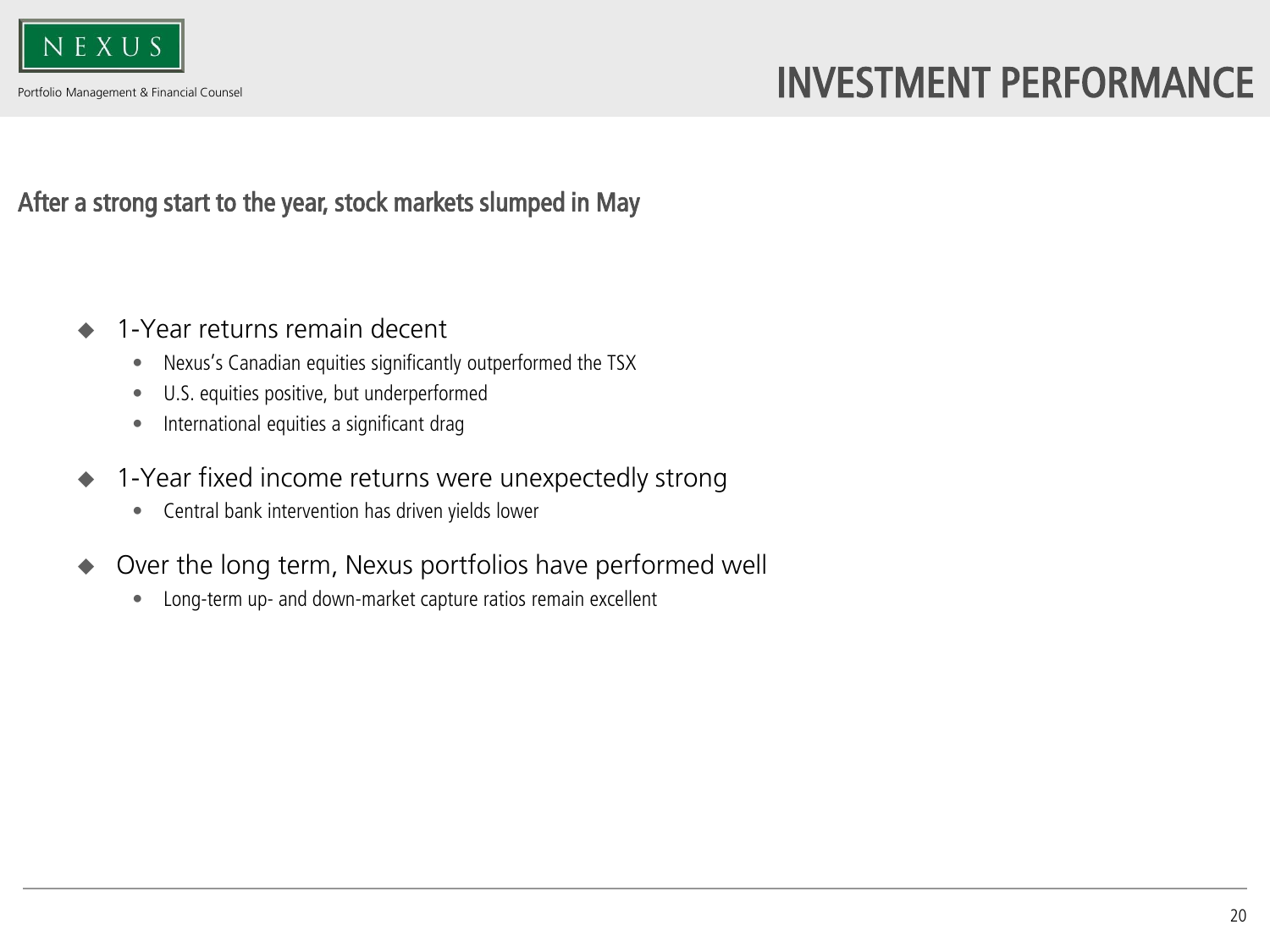

### Markets have recovered strongly to start 2019



Index Returns – YTD, May 31, 2019  $(1)$  Index Returns – Calendar 2018  $(1)$ 

<sup>21</sup> <sup>(1)</sup> Total returns based on the following indices: FTSE TMX Canada 91 Day TBill Index (Cash), FTSE TMX Canada Universe Bond Index, S&P/TSX Composite (Canadian Equities), S&P 500 (U.S. Equities), MSCI EAFE and MSCI Emerging Markets.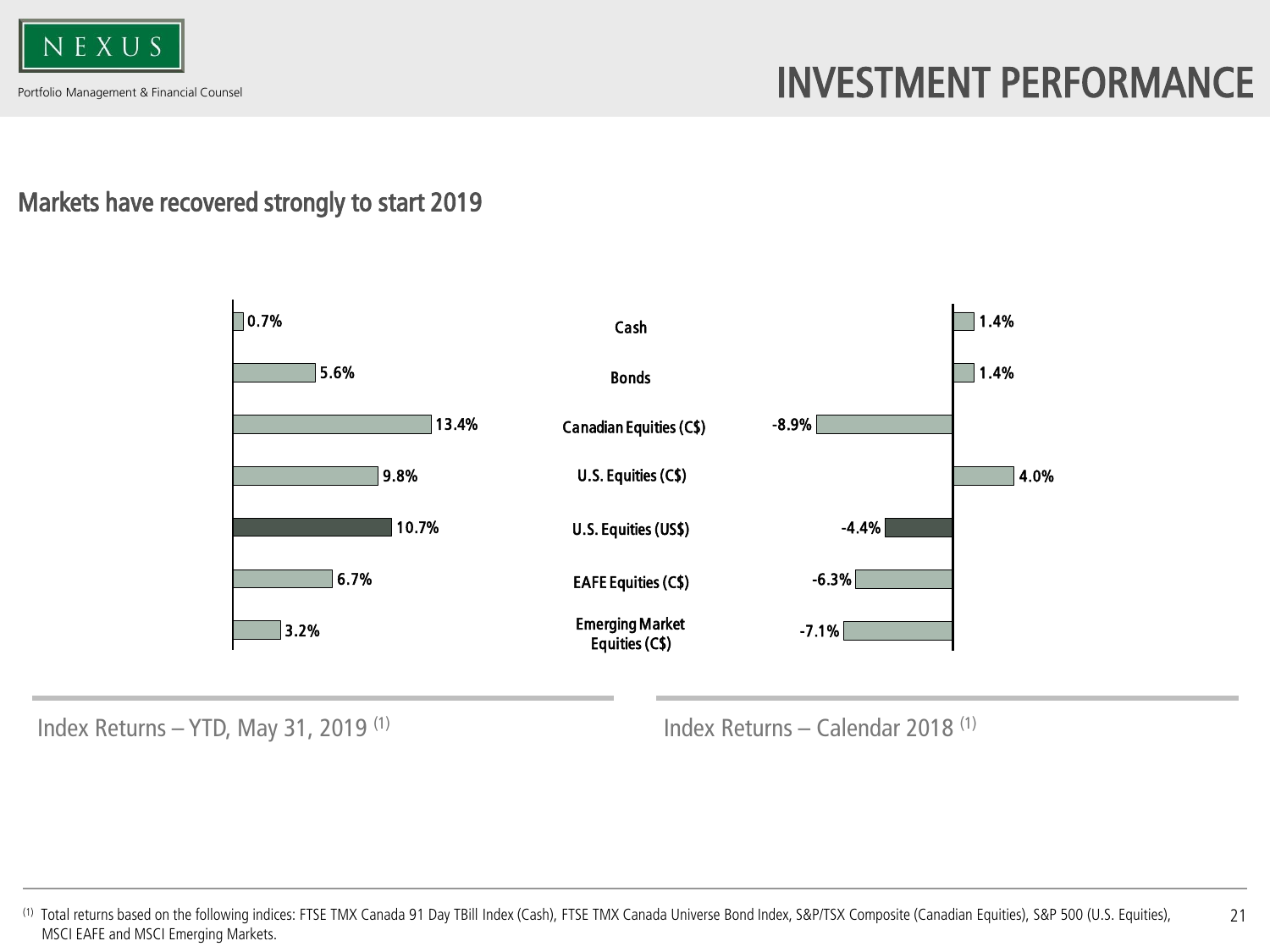

One-year Fund returns have moderated



1-Year Returns on Nexus Funds

12 Months ended May 31, 2019

(1) Nexus return is the compound average annual return shown prior to the deduction of management fees, but after deduction of all other expenses. Past performance is not indicative of future results. (2) Equity Fund market benchmark is 5% FTSE TMX Canada 91 Day TBill Index, 50% TSX, and 45% S&P 500 (in C\$); rebalanced monthly.

(3) Balanced Fund market benchmark is 5% FTSE TMX Canada 91 Day TBill Index, 30% FTSE TMX Canada Universe Bond Index, 40% TSX, and 25% S&P 500 (in C\$); rebalanced monthly.

<sup>(4)</sup> Income Fund market benchmark is the FTSE TMX Canada Universe Bond Index. Note that in addition to bonds, up to 20% of the Income Fund portfolio may be invested in equity securities.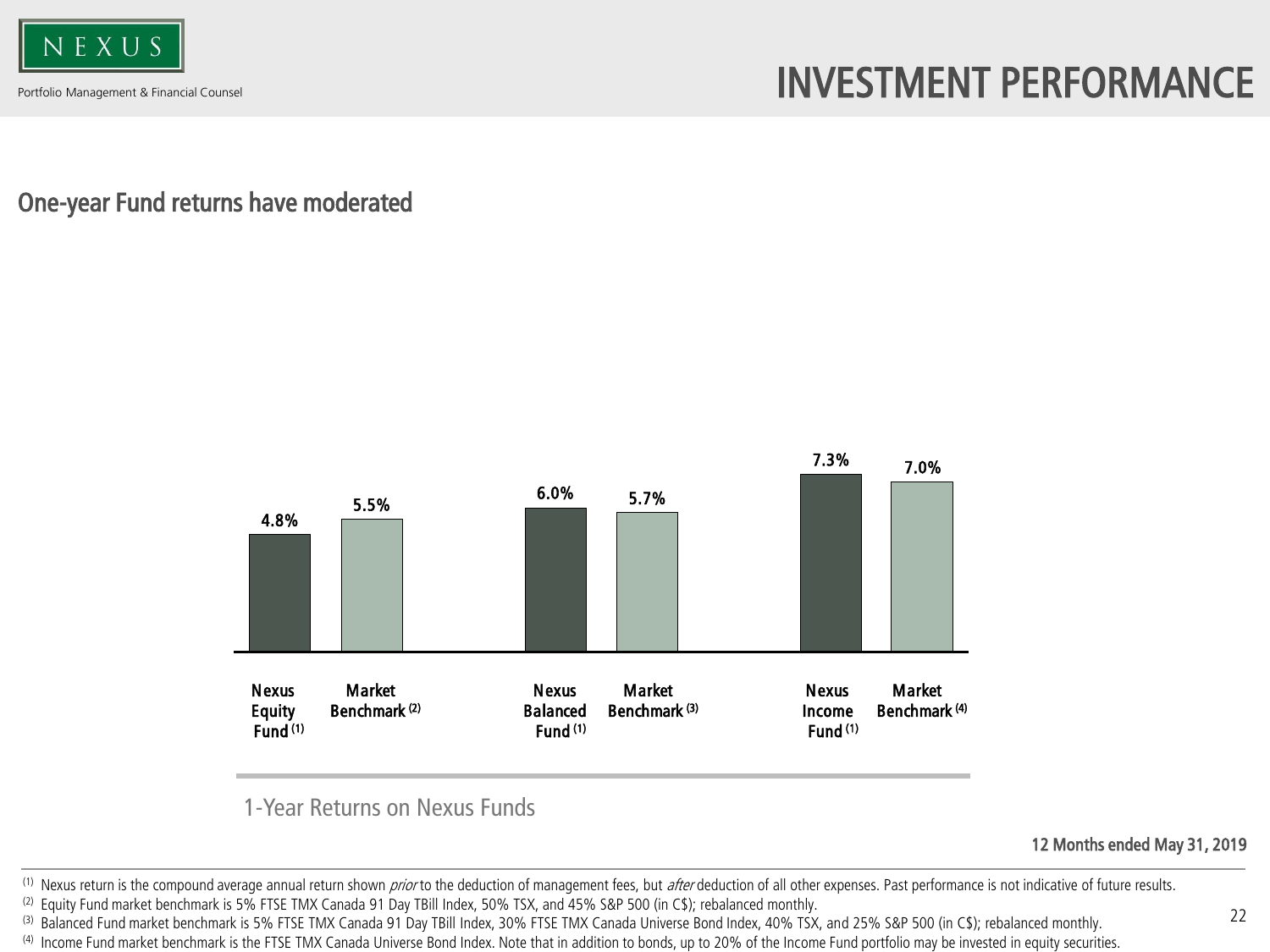

5-Year returns strong on an outright basis and better than benchmark



5-Year Annualized Returns on Nexus Funds

Five Years ended May 31, 2019

(1) Nexus return is the compound average annual return shown prior to the deduction of management fees, but after deduction of all other expenses. Past performance is not indicative of future results. (2) Equity Fund market benchmark is 5% FTSE TMX Canada 91 Day TBill Index, 50% TSX, and 45% S&P 500 (in C\$); rebalanced monthly.

(3) Balanced Fund market benchmark is 5% FTSE TMX Canada 91 Day TBill Index, 30% FTSE TMX Canada Universe Bond Index, 40% TSX, and 25% S&P 500 (in C\$); rebalanced monthly.

<sup>(4)</sup> Income Fund market benchmark is the FTSE TMX Canada Universe Bond Index. Note that in addition to bonds, up to 20% of the Income Fund portfolio may be invested in equity securities.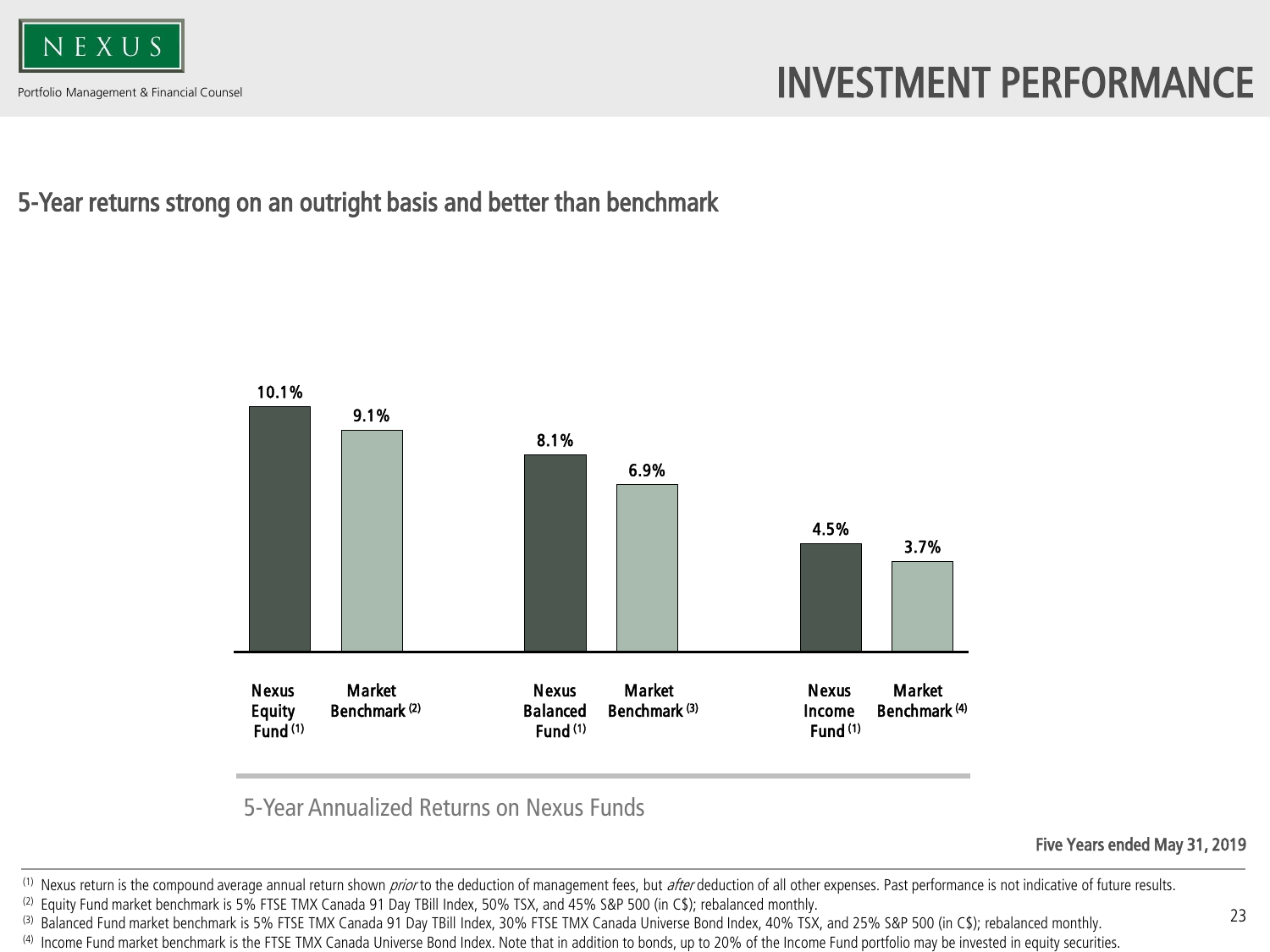

Fund and benchmark returns above long-term averages



10-Year Annualized Returns on Nexus Funds

Ten Years ended May 31, 2019

(1) Nexus return is the compound average annual return shown prior to the deduction of management fees, but after deduction of all other expenses. Past performance is not indicative of future results. (2) Equity Fund market benchmark is 5% FTSE TMX Canada 91 Day TBill Index, 50% TSX, and 45% S&P 500 (in C\$); rebalanced monthly.

(3) Balanced Fund market benchmark is 5% FTSE TMX Canada 91 Day TBill Index, 30% FTSE TMX Canada Universe Bond Index, 40% TSX, and 25% S&P 500 (in C\$); rebalanced monthly.

<sup>(4)</sup> Income Fund market benchmark is the FTSE TMX Canada Universe Bond Index. Note that in addition to bonds, up to 20% of the Income Fund portfolio may be invested in equity securities.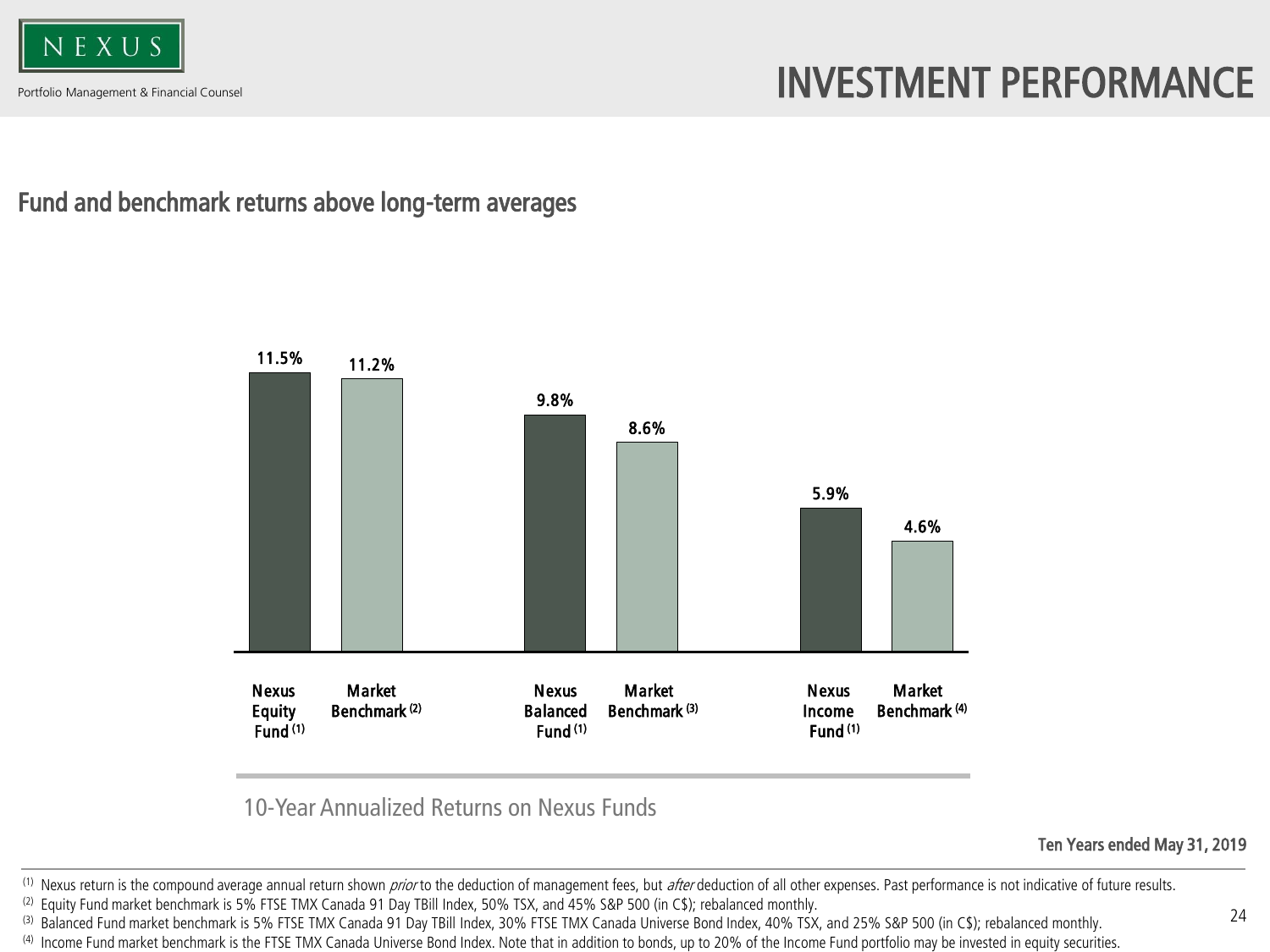

#### Despite tough recent conditions, the International Equity Fund's longer-term returns have been good



◆ International adds diversification and potential return to North American investors

Returns on Nexus International Equity Fund

Periods ended May 31, 2019

(2) International Equity Fund market benchmark is 75% MSCI EAFE and 25% MSCI Emerging Markets indices (both in C\$); rebalanced monthly.

<sup>&</sup>lt;sup>(1)</sup> Nexus return is the compound average annual return shown *prior* to the deduction of management fees, but after deduction of all other expenses. Past performance is not indicative of future results. The International Equity Fund's inception date is September 2015.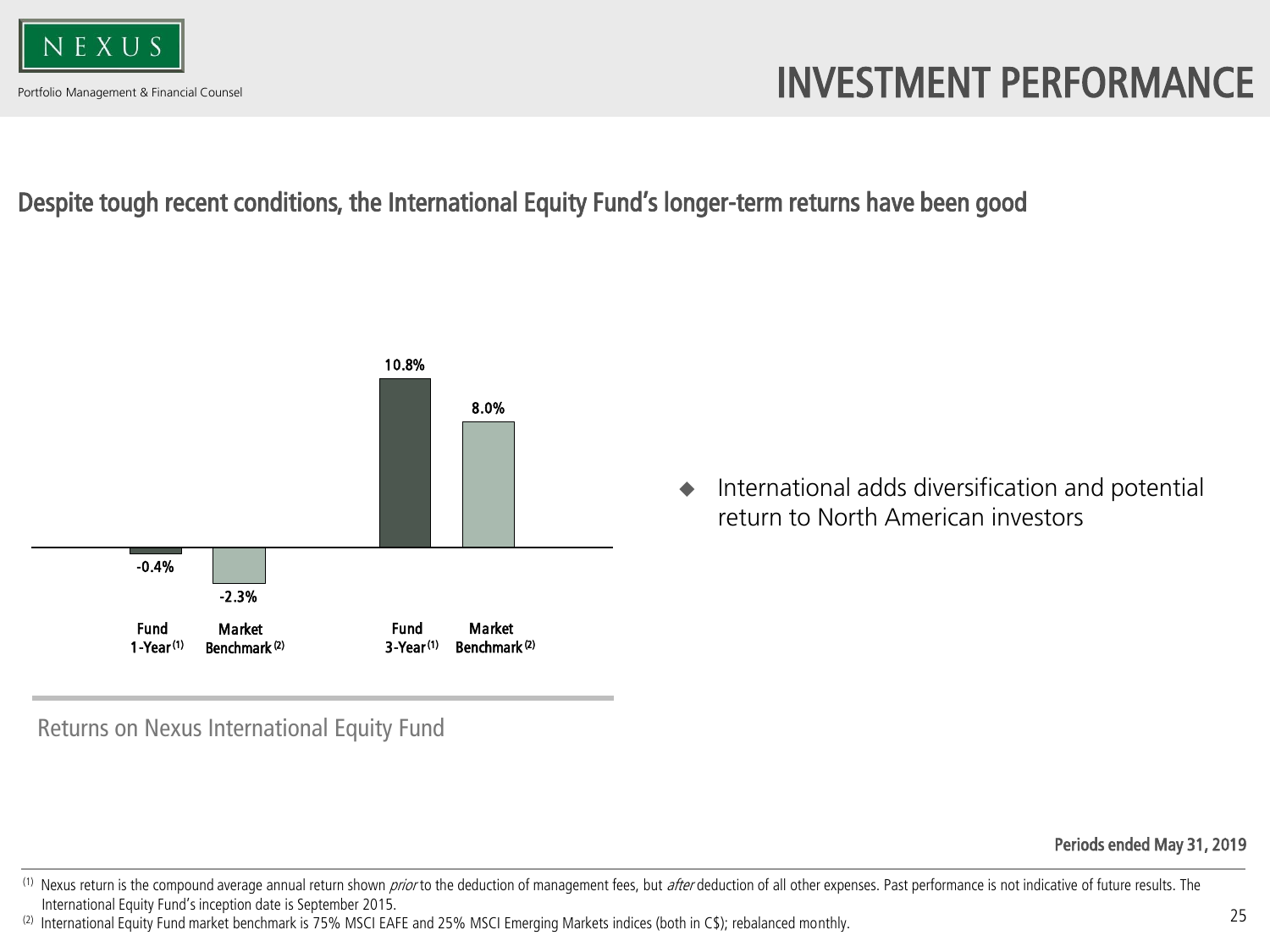

**Appendices**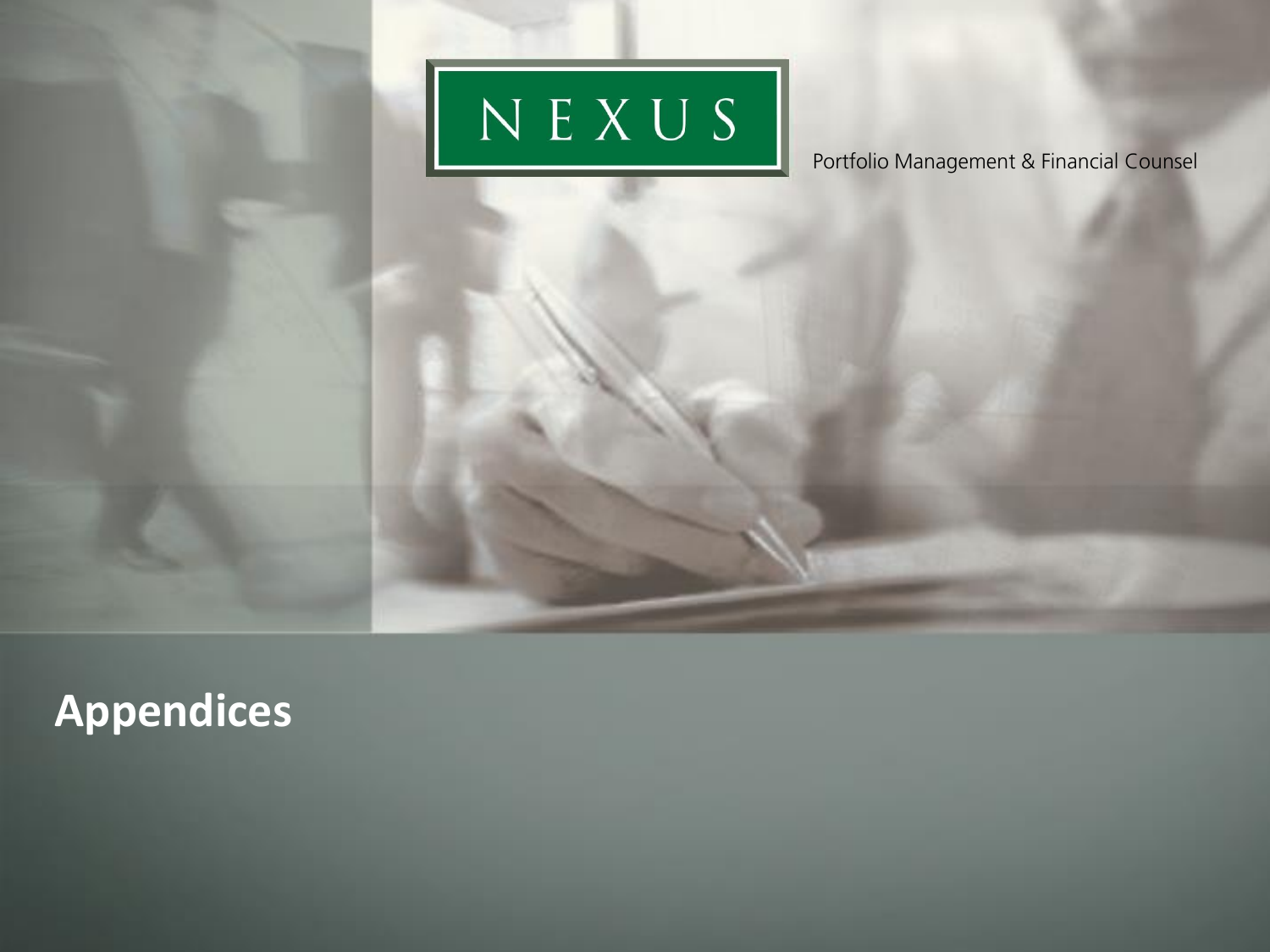

### PORTFOLIO OVERVIEW

Asset Allocation Considerations

#### Equity market volatility is the norm



S&P/TSX Composite Intra-Year Declines vs. Calendar Year Returns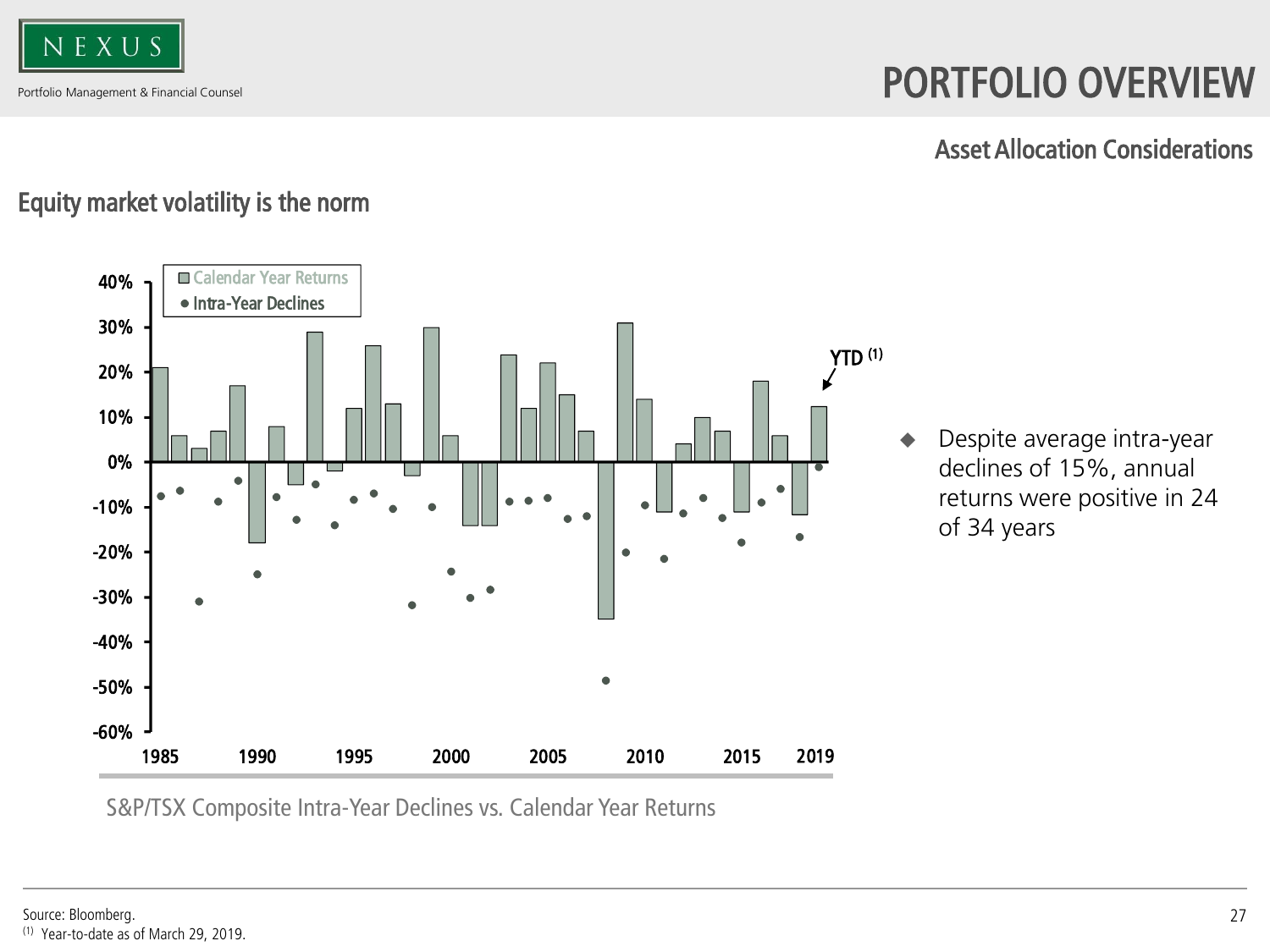

### PORTFOLIO OVERVIEW

Asset Allocation Considerations

Short-term returns are driven by markets… …Long-term returns are driven by company economics





S&P 500 1-Year Return Composition S&P 500 15-Year Annual Return Composition

Periods Ending December 31, 2018

Source: Bloomberg, Bank of Canada.

<sup>(1)</sup> Percentage returns must be combined by multiplying, not adding. For example, a 21.2% gain and a 22.7% loss are combined using  $(1 + 21.2%) \times (1 - 22.7%) -1 = -6.2%$ .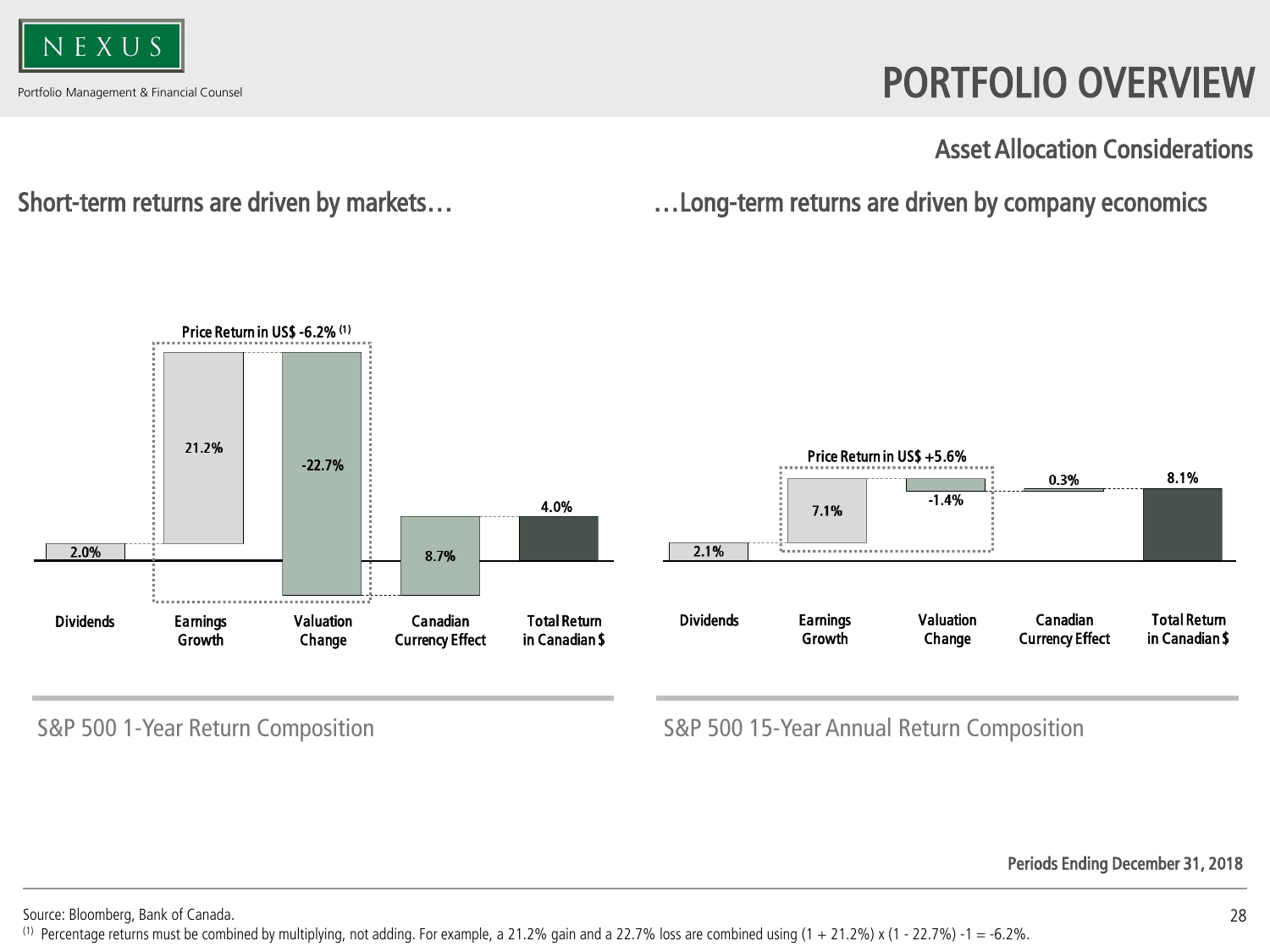

### PORTFOLIO OVERVIEW

**Equities** 

#### Our North American equities combine defensiveness and growth



Nexus North American Equity Portfolio

- 4 stocks
- Average EPS growth of 22% per year over 5 years
- $\bullet$  17.7x average forward P/E multiple  $(1)$
- 31 stocks
- 3.0% average dividend yield
- Average dividend growth of 10.1% per year over 5 years
- 13.0x average forward  $P/E$  multiple  $(1)$
- 2 Real Estate Investment Trusts
- Average distribution yield of 4.5%
- Average Price/NAV of 96%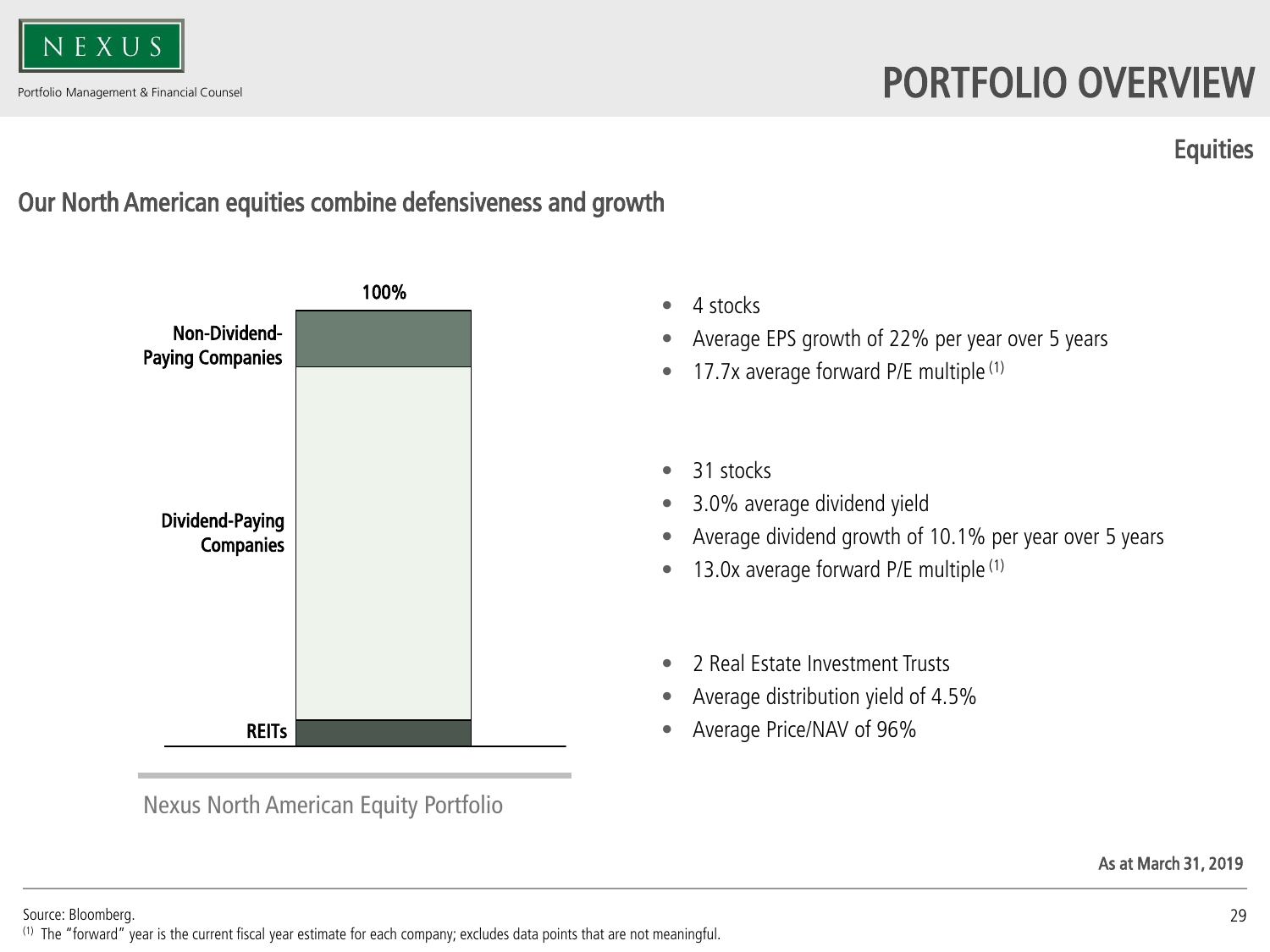

### RISK MANAGEMENT

#### Equity Fund

#### Our approach has worked over the long term, with good downside protection



Equity Fund Up- & Down-Market Capture Ratios  $(1,2,3)$  Risk / Return Profile Since January 1, 2000  $(2,3,4)$ 

Period Ending March 31, 2019

<sup>(1)</sup> Each quarter since January 1, 2000 is defined as an "up" or "down" quarter based on whether the benchmark return for the quarter was positive or negative. For up (down) quarters, the capture ratio is the ratio of compound average rates of return for the Fund and its benchmark for such quarters.

<sup>(2)</sup> Nexus returns are presented *prior to the deduction of investment management fees*. Past performance is not indicative of future results.

<sup>(3)</sup> Equity Fund benchmark is 5% FTSE TMX 91 Day TBill Index, 50% TSX, and 45% S&P 500 (in C\$); rebalanced monthly.

<sup>(4)</sup> Risk is calculated as the annualized standard deviation of monthly returns since January 1, 2000.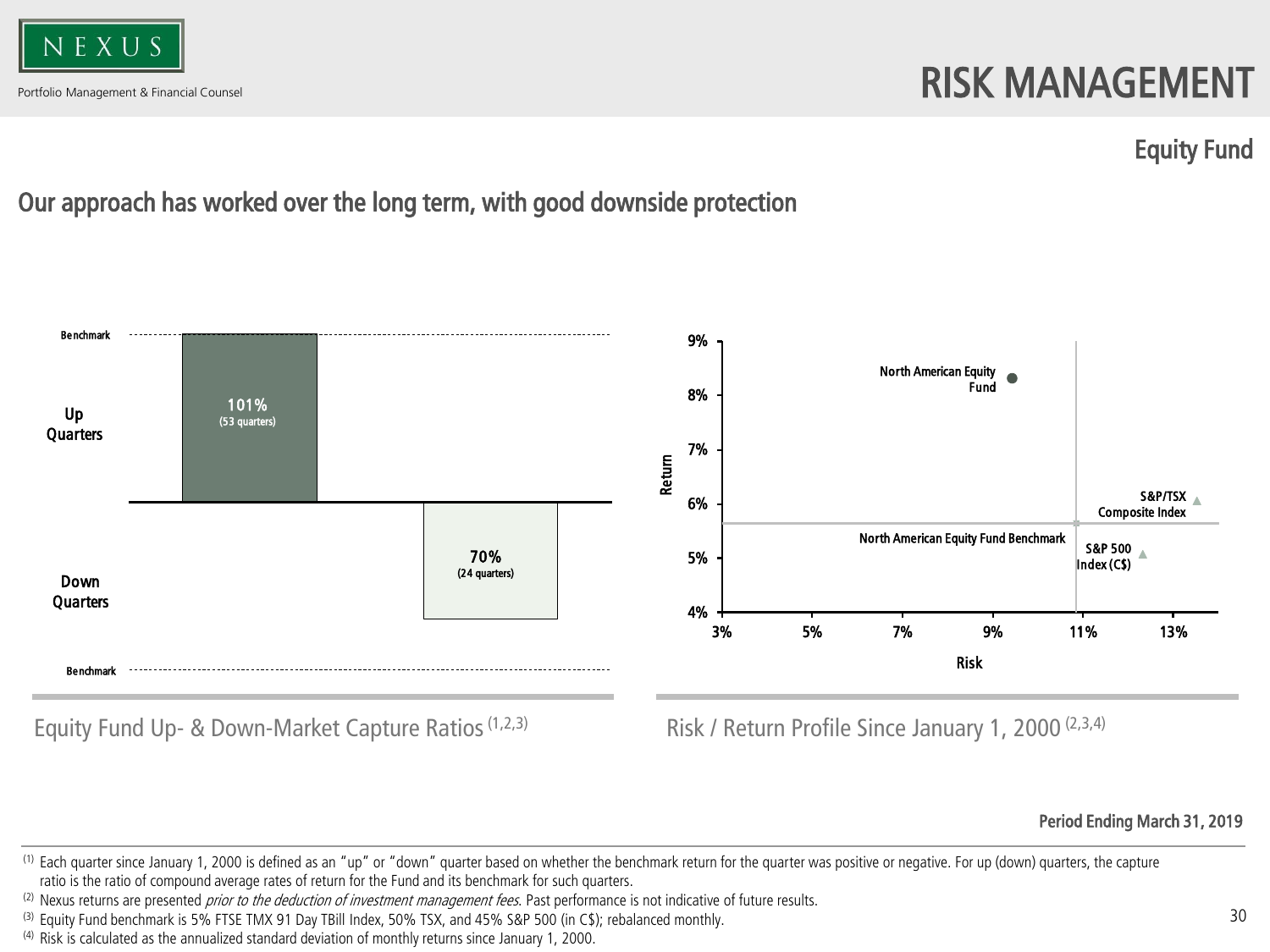

### RISK MANAGEMENT

#### Balanced Fund

### Our approach has worked over the long term, with good downside protection



Balanced Fund Up- & Down-Market Capture Ratios<sup>(1,2,3)</sup> Risk / Return Profile Since January 1, 2000<sup>(2,3,4)</sup>

Period Ending March 31, 2019

<sup>(1)</sup> Each quarter since January 1, 2000 is defined as an "up" or "down" quarter based on whether the benchmark return for the quarter was positive or negative. For up (down) quarters, the capture ratio is the ratio of compound average rates of return for the Fund and its benchmark for such quarters.

<sup>(2)</sup> Nexus returns are presented *prior to the deduction of investment management fees*. Past performance is not indicative of future results.

<sup>(3)</sup> Balanced Fund benchmark is 5% FTSE TMX 91 Day TBill Index, 30% FTSE TMX Universe Bond Index, 40% TSX, and 25% S&P 500 (in C\$); rebalanced monthly.

<sup>(4)</sup> Risk is calculated as the annualized standard deviation of monthly returns since January 1, 2000.